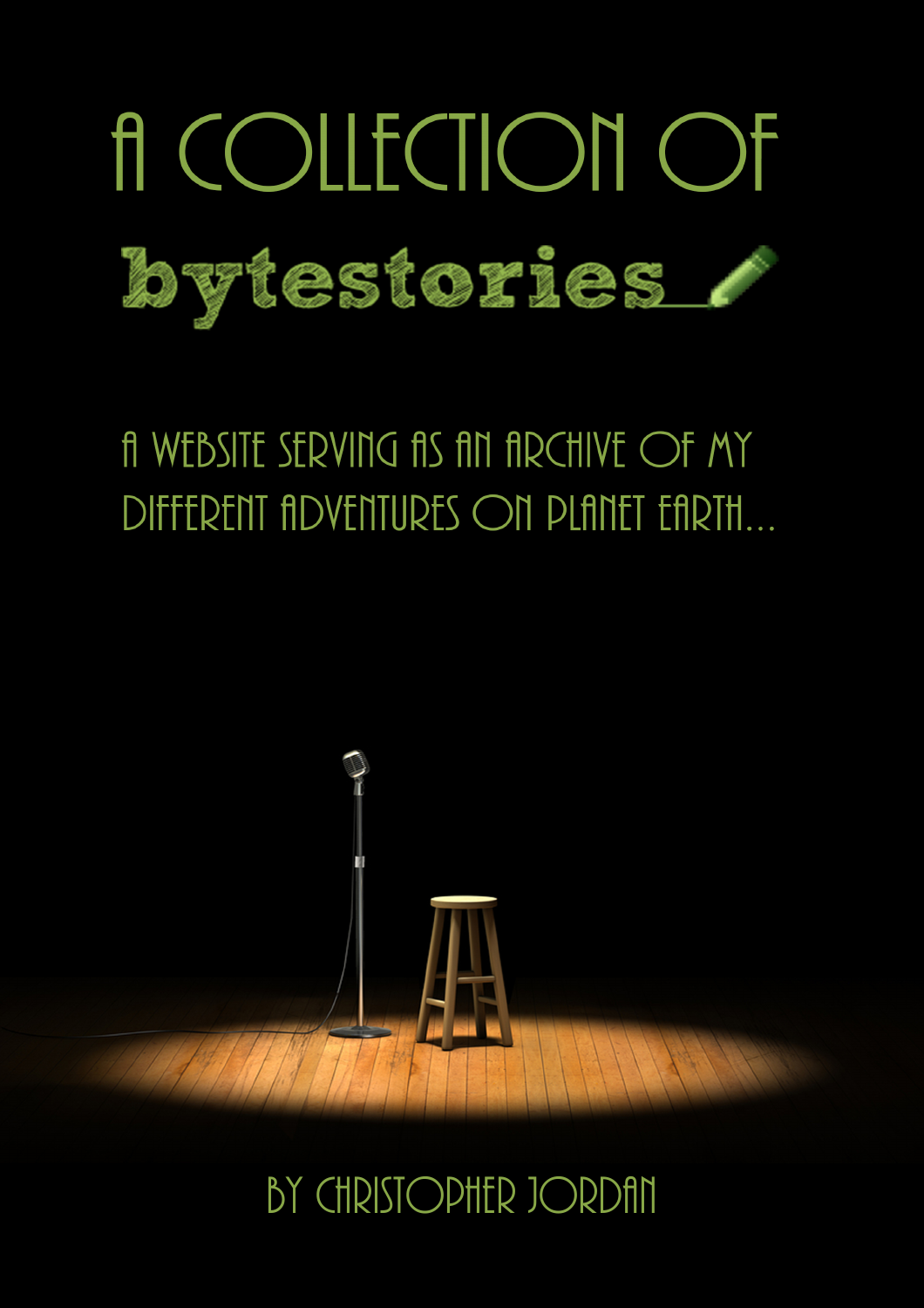## **Contents**

| <b>Story Title</b>                      | Page                    |
|-----------------------------------------|-------------------------|
| <b>Bastards Charity</b>                 | 3                       |
| <b>Beating the Bro</b>                  | $\overline{\mathbf{4}}$ |
| C*ckblacked                             | 5                       |
| The Chick I Punched                     | $\,6$                   |
| Ni**ergate (Adult Content)              | $\overline{7}$          |
| The Kyle Joint                          | $\,8\,$                 |
| The BIG Comedy Club in Town             | $\boldsymbol{9}$        |
| I Got R*ped Kinda                       | 10                      |
| <b>Fun-Killers</b>                      | 11                      |
| Joke Theif!                             | 12                      |
| David's Morning                         | 13                      |
| <b>Gay Dream</b>                        | 14                      |
| Year of the Urethral Parasite           | 15                      |
| Sh*t-Faced                              | 16                      |
| The Great Fart (Trouble at the Airport) | 17                      |
| Travis almost got arrested              | 18                      |
| Broken Banjo String (explicit)          | 19                      |
| Big Dan (explicit)                      | 20                      |
| Goddamn Sponge-Bob                      | 21                      |
| Jacking it over a bird                  | 22                      |
| and then my trousers fell down          | 23                      |
| <b>Winter Flu</b>                       | 24                      |
| Blood (explicit content)                | 25                      |
| The Day Scotland Sucked                 | 26                      |
| <b>Child Abuse</b>                      | 27                      |
| <b>BBW Escort</b>                       | 28                      |
| <b>Festival Problems</b>                | 29                      |
| <b>Fathers Day</b>                      | 30                      |
| Girlfriend                              | 31                      |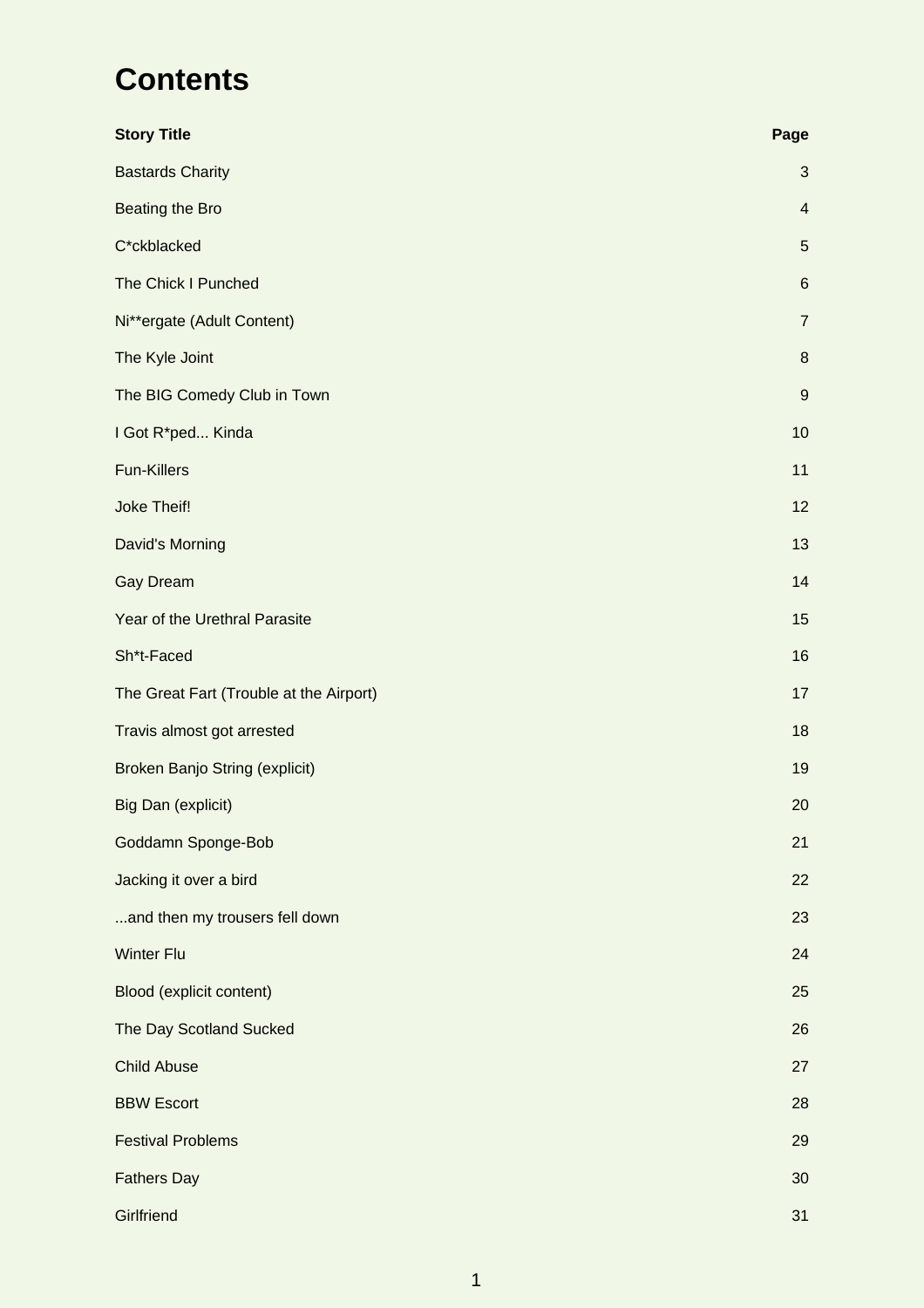| Quantum Theory and LSD           | 32 |
|----------------------------------|----|
| Boo'd Off Stage                  | 33 |
| Aborting the Old                 | 34 |
| Hannah McCloud (2)               | 35 |
| Hannah McCloud (1)               | 36 |
| <b>Final Fantasy VIII</b>        | 37 |
| A trip to Paris                  | 38 |
| <b>Dreams and Hallucinations</b> | 39 |
| Lies                             | 40 |
| <b>Orphan Whacking</b>           | 41 |
| Wanking (Warning: Explicit!)     | 42 |
| Asperger's Syndrome              | 43 |
| <b>About Author</b>              | 44 |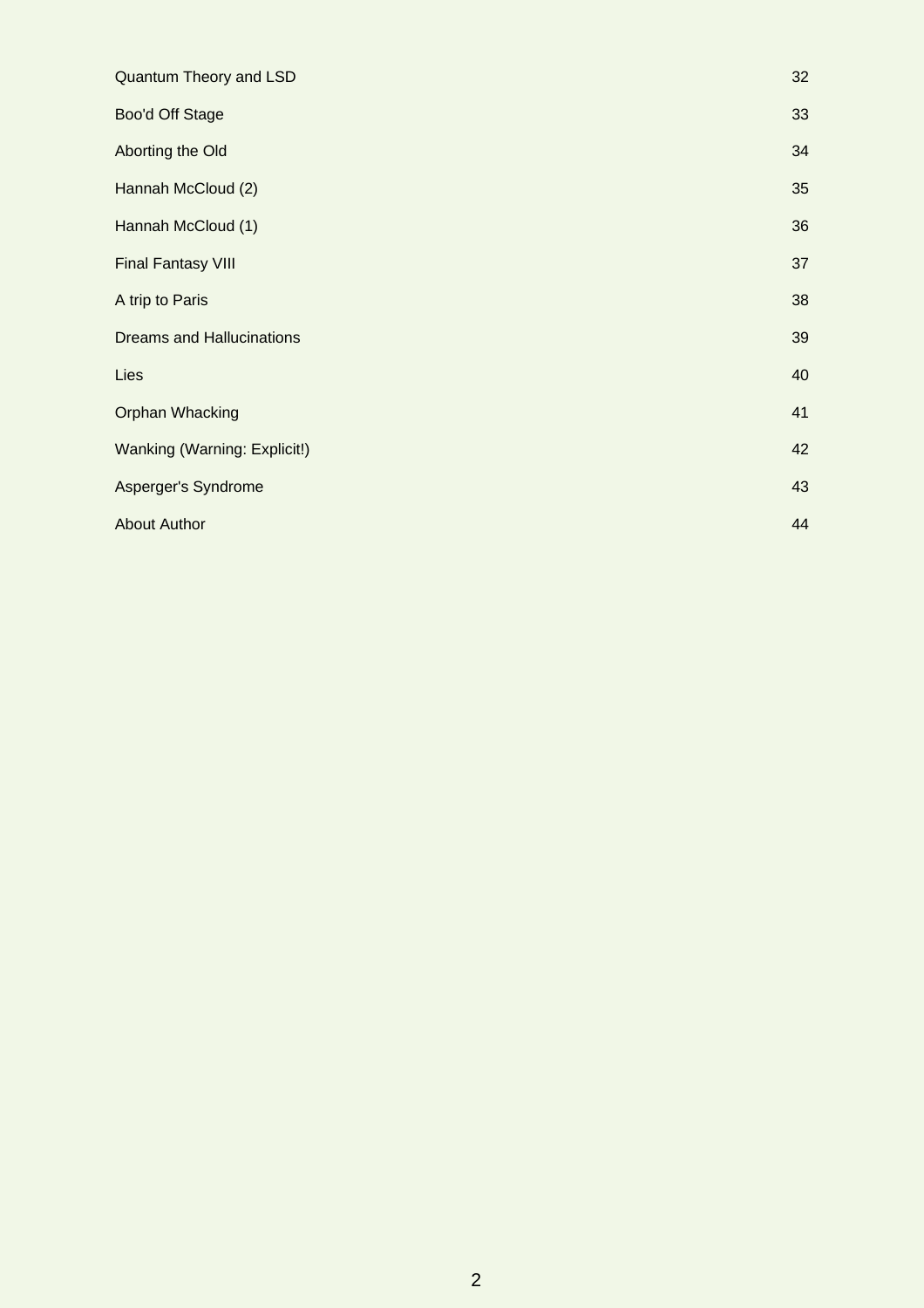### <span id="page-3-0"></span>**Bastards Charity**

I, um ...urgh! \*caugh\*

...I used to be a teenager a long time ago, and I was a prick. And my buddies and I made this fake sponsor form for a non-existent youth football team, and went door to door collecting 'donations'.

[Any enquiry, please contact Mr D. Donald]

Man! We were rakin' in £15, £20 a day! We were fuckin' ROLLING in strawberry chews and soapbar!

One day it was my turn. I knocked a random door while my crew hung around the corner, a lady answered, looked dishevelled and asked me to wait. Then she came back and gave me £4.

"That's too much!" I said.

"It's OK. Just take it." she said, and she closed the door without signing the fake form.

Yes! Dumb bitch! And we all got drunk under an underpass.

The End.

But I thought about that the other day for the first time in years, and it hit me. That lady wasn't fooled by the goddamn reuxe! What happened was, she saw a scruffy kid nervously begging for money at night, and she gave him £4. That's all.

... Dumb bitch.

**In Scotland**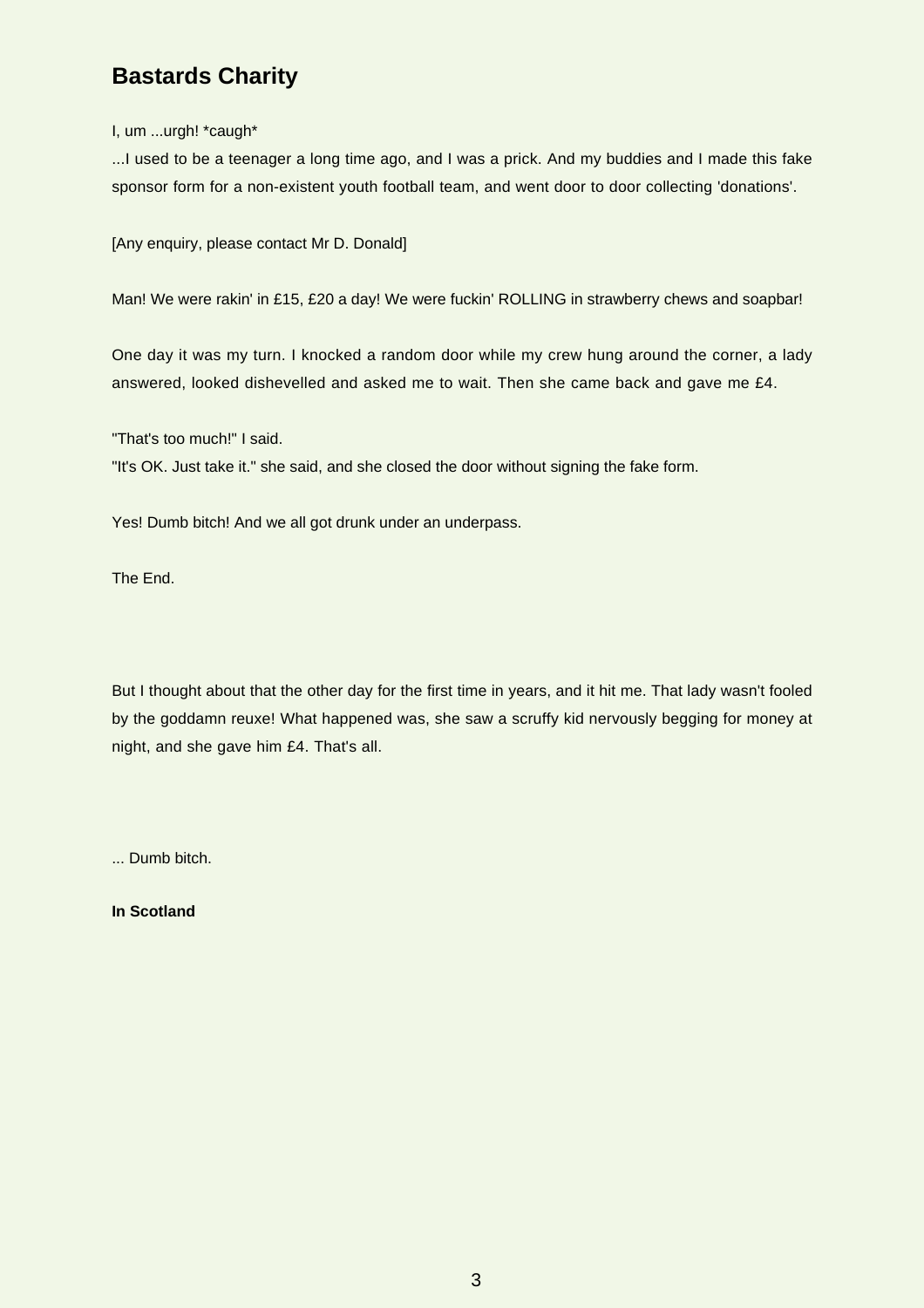### <span id="page-4-0"></span>**Beating the Bro**

I don't always get to stay in hotels. Hostels & sofa's maybe, but hotels are expensive man! But a month ago I was at a fancy hotel with my wee brother, and we USED that motherfucker! Got drunk in a jacuzzi, borrowed all the board games, went swimming... and my brother suggested we have a race up and down the pool, and I fuckin' beat him.

Then we played scrabble, and I fuckin' beat him again, twice.

The next day he was just mad! Mad as fuck!

He stormed around for hours moaning about everything, which kinda kills the luxury hotel 'vibe', until I asked, "Dude! What the fuck's up? How are ya so pissed off?"

And I could see it, the stinging pain in his brain as he tried to figure out how it happened.

"How the fuck did you beat me at swimming!?!? And Scrabble?! I train all the time! Rock climbing! Riding my bike! I'm gonna be a scientist in a month! But YOU! You fat fuck! All you do is lay around ordering food and getting high! Drinking everyday and being a fuckin' useless asshole! The only exercise you get is jerking off three times a day and rolling joints you piece of shit! How could you beat me you lazy, gormless, absolute failure of a life with nothing....." \*(I'll be honest, he didn't say any of this.)\*

But I thought the explination was obvious. "Ah, come on man. I'm your big brother! And I'll aallllways have a 4 year headstart."

#### **In Highlands, Scotland, United Kingdom**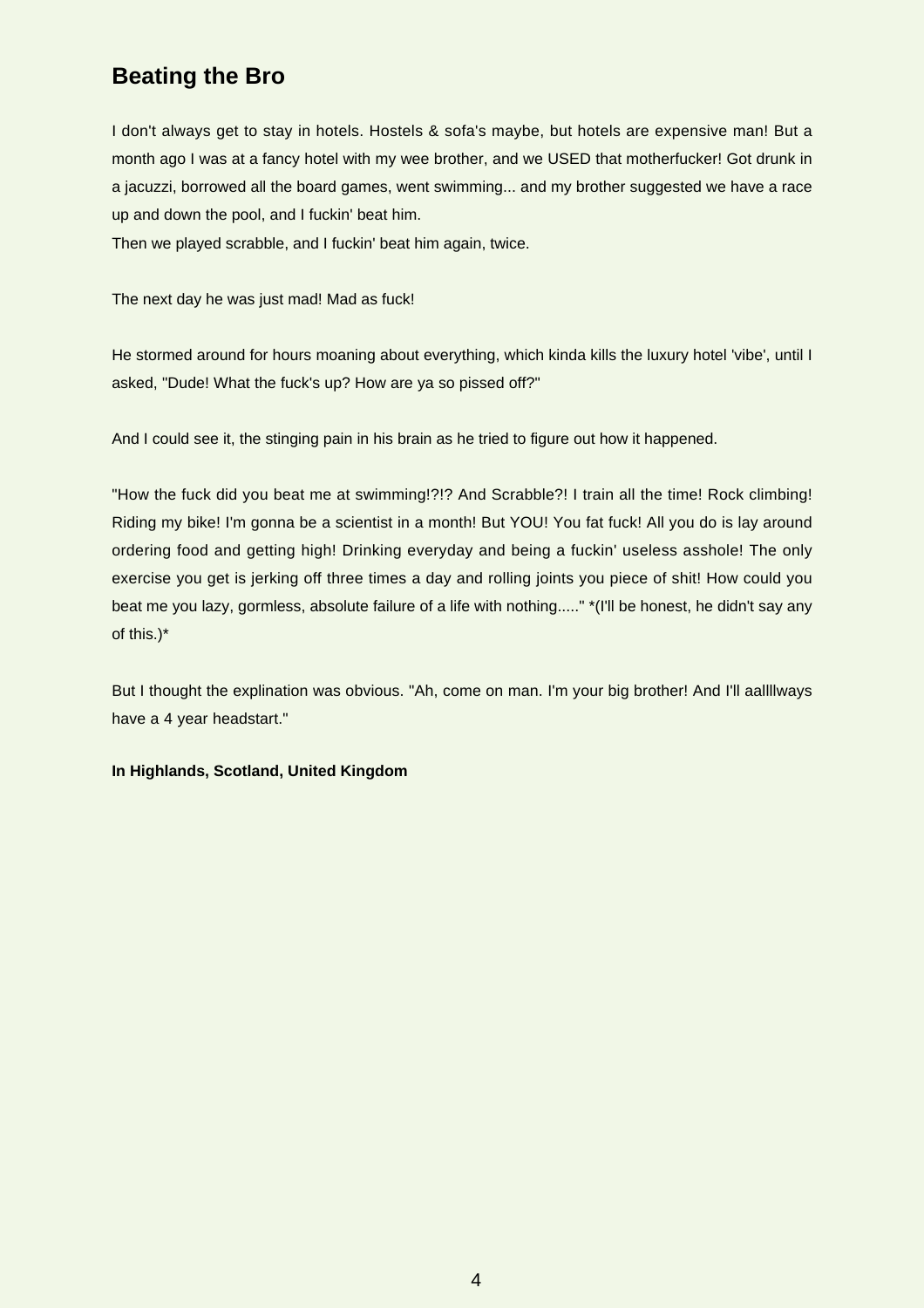### <span id="page-5-0"></span>**C\*ckblacked**

I've always wanted to fuck a black chick. I just do. Some people have goals and aspirations. They want a promotion, or a qualification, or to visit Italy... I wanna jizz on a negress girl, so she looks like chocolate jelly covered in slightly out-of-date cream. I don't know if that's... like... nobel or something. Like racial harmony through being a perv.

So 2 nights ago, I fuckin' got one! This sexy, new to town, didn't know what she was doing African girl came back to my house. We sat around with runny noses drinking well into 5am. Me and her on a fold out bed, and some buddies chopping lines on a table. Then as the sun came up, the guys said they were leaving.

They all got up to leave... except Matty.

Matty said with a big grin, "Naw, I'm staying like!" They argued, "Leave 'em to it man." He laughed and said, "Naw!"

That's fuckin' rule one of the bro code Matty ya fanny! Fuck off so I can finger the black chick before the drugs wear off!

Matty stayed, and sat pin-eyed talking to us for 4 hours. I was powerless. The black chick (who's name I can't remember) , who was still in bed with me, turned to Matty and asked, "What are you doing tomorrow? Do you want to go for a beer?"

Couldn't fuckin' believe it! Stole my coffee-babe!

But Matty said to her, "......eh, naw you're alright." Then silently laughed at me with a big 'fuck you Chris!' smile.

So he prevented me from shagging her so he could turn her down. I hate you Matty x #OneWorld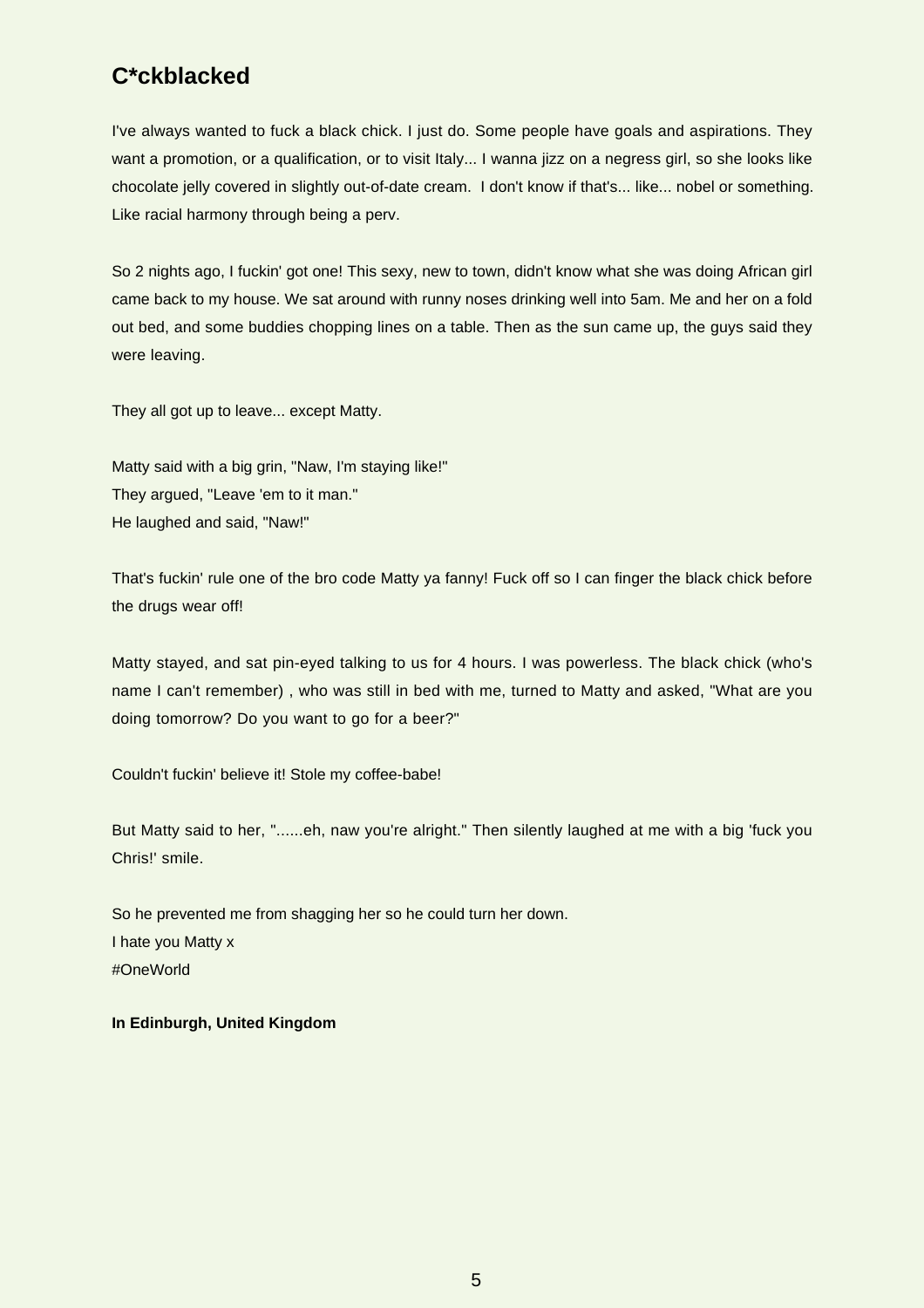### <span id="page-6-0"></span>**The Chick I Punched**

Disclaimer: I was a child when this happened, and I've only ever hit 1 girl in my entire life. ....well 2, technically.

Back in School, everyone was a dick. Everyone having a dig at everyone else, like an aquarium of piranhas taking bites out of each other. Hierarchy and confusion. Everyone trying to lose their virginity, nobody managing.

Days off hanging around corner shops waiting for older teenagers to buy us booze, which usually ended with the older boys taking our money, buying vodka and walking away shouting, 'Thanks for the free piss up lads!'

And we'd be standing there shouting back, 'You fucking pricks!'

Anyway, it was either New Year or Halloween. I can't remember. I was kiddy-drunk with a couple of guys and a couple of girls on cheap cider under a bridge. I was the 5th wheel.

So when the girls made the move to get rid of me, it was all, 'Naebody likes ye!' 'Go shag yersel'!', and they started punching me in the head. The little one (who we were always real fuckin' mean to, incase you think she's just a cunt) gave me a bruised eye and a swollen mouth.

My 2 guy mates were pissing themselves laughing while the girls lay into me. I was giggling nervously for the first 10 minutes. After that, I said, 'If ya hit me again, I'm gonna hit ya back.'

'Go on!', she said, punching me in the face. 'Go on!'

I did. \*POP!\* Burst her lip.

Next time I saw her, she had a gang of boys from school ready to beat me up for being a lassy basher. The End.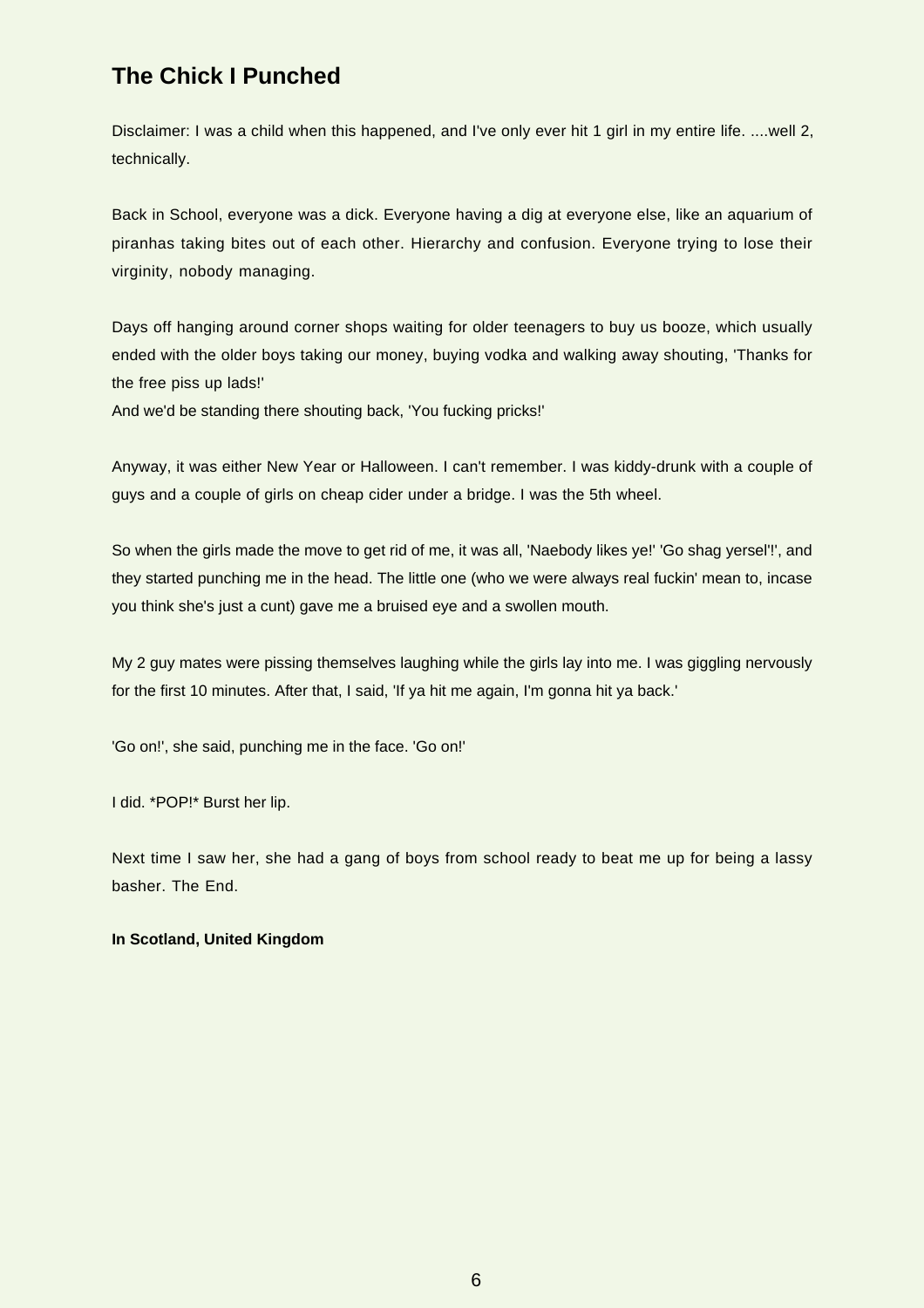### <span id="page-7-0"></span>**Ni\*\*ergate (Adult Content)**

Some people do comedy their whole lives and nobody notices, and in that respect I guess this was a great success.

I have a joke about offensive language that goes like this...

"The most offensive word IN THE WORLD is nigger. I think it should be cripple, because no ones wife ever fucked a guy in a wheelchair."

#### Get it?

Well last winter I did a show in Glasgow, dropped that joke on an unsuspecting audience of white folk, and the guy who ran the show got piiiiissed! I can't legally say his name... but the show he does is called 'Chris Henry's Comedy Creche'. (loophole)

The guy was fuckin' rude! And the next day I woke up to a bunch of messages asking about the show. Turns out, 'the guy' had posted to the entire stand-up community asking them not to book me as I'd started my set by 'repeatedly calling people the n-word'.

The topic blew up! 100+ comics from all over Scotland and beyond left comments skewering my act without seeing it, putting all their comedic tact into letting me know I was a racist and not welcome in comedy anymore.

Luckily, the girl I was shagging at the time filmed my set on her phone, which helped expose the nonsense & salvage my sparkling reputation.

The video got a lotta views and a lotta thumbs up and now it's the top video when ya search 'comedy creche' on youtube.

(VIDEO: https://www.youtube.com/watch?v=QE51WVlxdnY)

I have since heard the guy tried to hang himself, like a shit pinata.

#### **In Glasgow, United Kingdom**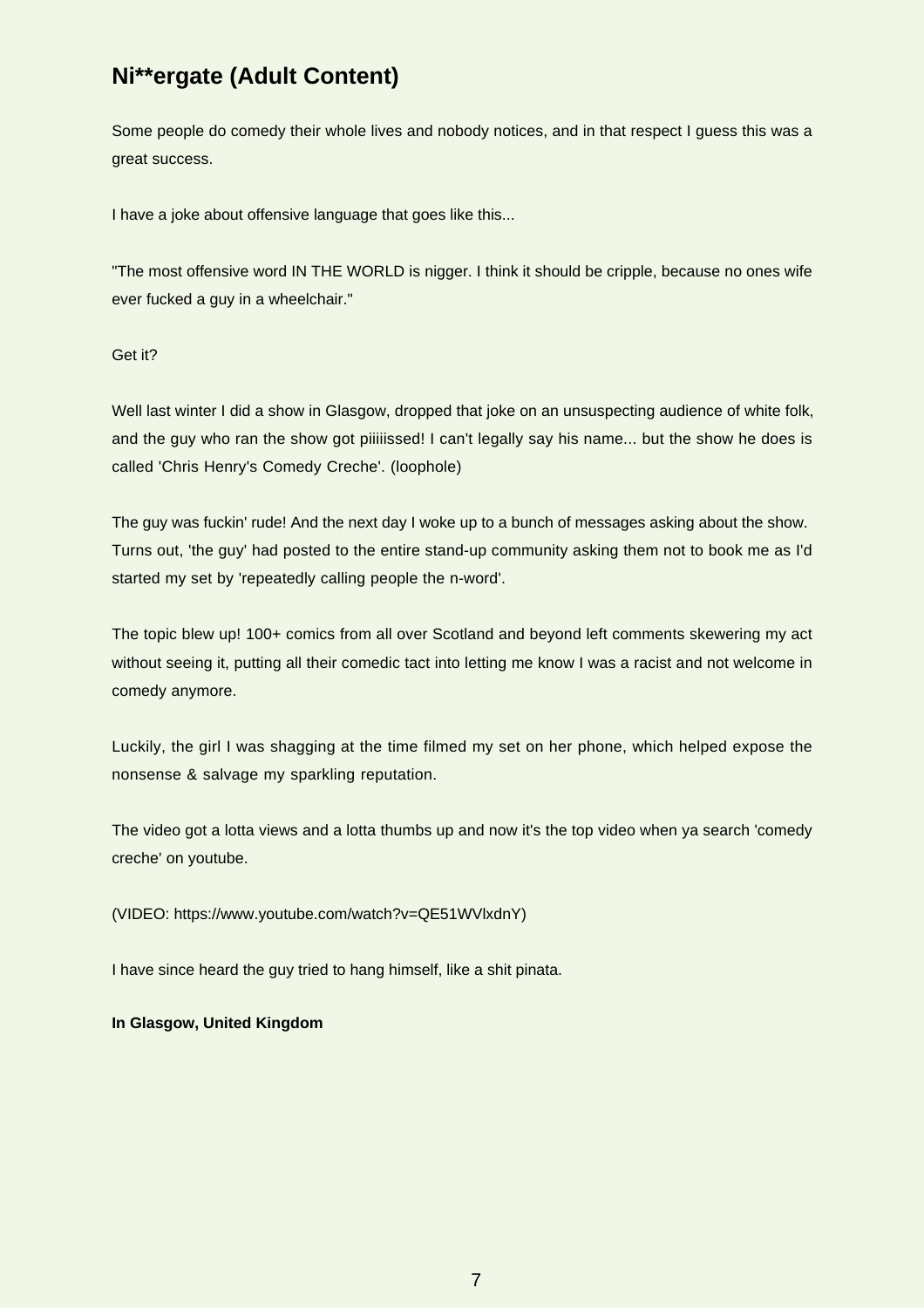### <span id="page-8-0"></span>**The Kyle Joint**

Once upon a time, I was drinking in the woods near my mums place, and this kid Kyle was with us. Kyle was (and probably still is) a bit of a maniac.

That night, drunk and high, he decided to climb a tree, which he quickly fell out of and impaled his arm on a protruding, splintered branch. Tree stab!

It was deep, but Kyle just kept drinking with us around the burning wheely-bin we'd stolen outta someone's garden.

2 or 3 days later, we're all sitting in my mum's livingroom smoking weed while she's at work, and Kyle has this huge brownish, orangy blister on his arm. And he's playing with it. You could see it move like infected jelly. All wibbily-wobbily.

Kev sat beside him rolling a spliff.

When Kev had finished the spliff, he sat it on the table, while Kyle fingered his bubbling infection aaaannnd......

#### \*POP/SQUIRT!\*

His disgusting blister popped and ejaculated a thick stream of shit-coloured gunk right across the room, glazing the joint with a wide line of goop just less than half way up from the filter.

We yelled and discussed what to do about the joint. Re-roll it?? "...No. Just smoke it down to where the gunk is", they decided.

They smoked til it burned down to where the brown load was soaked into the paper and put the rest in the ashtray.

I wouldn't touch it.

A few hours later they left, and completely forgetting about the whole thing I found the joint in the ashtray and smoked the whole thing, puss and all.

#### **In Craigshill, Livingston, United Kingdom**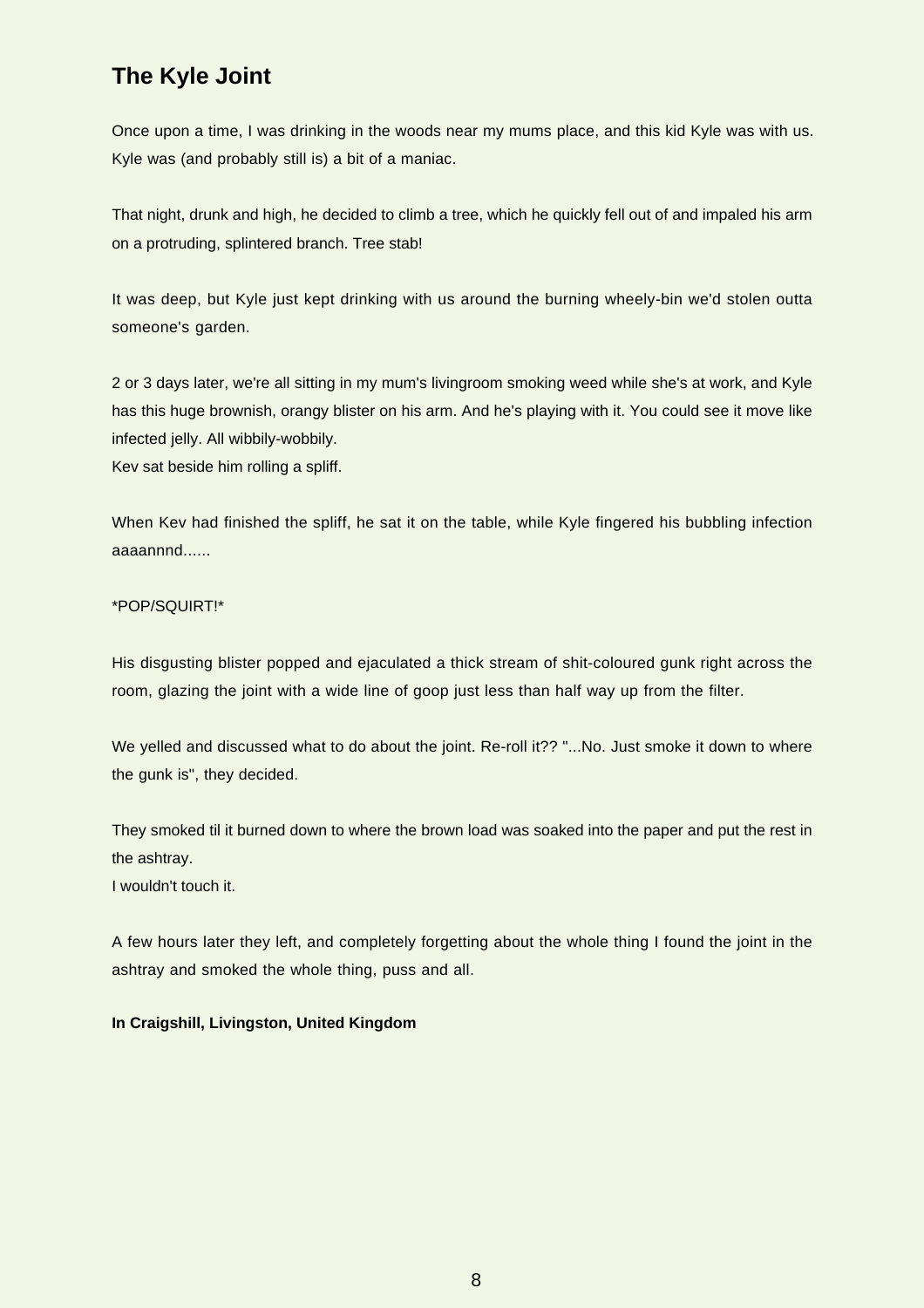### <span id="page-9-0"></span>**The BIG Comedy Club in Town**

This is an event that I should just let die and be forgotten with time, but fuck it.

Here in Post/Pre-Cameron's Britain, we have a way of doing things! If you wanna do stand-up here, you do the open mic circuit a few times, do a few sterile college nights, and wait 12-36 months for your big moment! 8 minutes at The Stand Comedy Club!

So about a year ago, I wrote to say I'd been on their waiting list for 2 years (it'd been about 7 months) and they gave me a spot at Red Raw on a Monday.

I got high before the gig, mingled with the other acts, did my good squirting midget-hooker material and ended with a bit about retarded people being racist. And like most of my gags, it got a mixed response. Some laughs, some gasps, some offended white people. I always upset white people.

In the end, I bombed and nobody wanted to be seen talking to me. My review said 'Stank of Ganja'.

#### **In The Stand Comedy Club, Edinburgh, United Kingdom**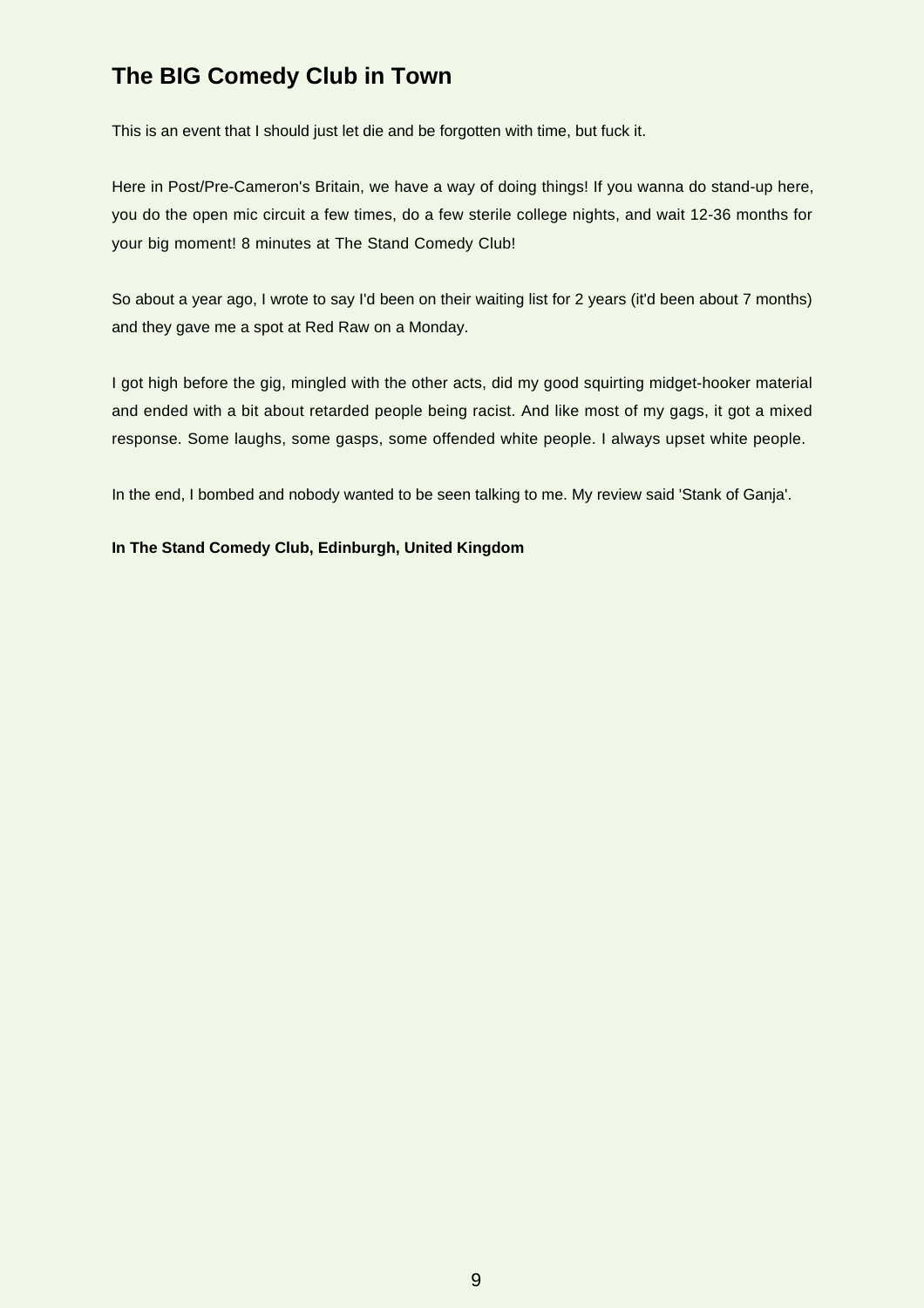### <span id="page-10-0"></span>**I Got R\*ped... Kinda**

I was semi-raped a long, long time ago, at a party in Edinburgh thrown by a buddy of mine, sometime between high-school and college.

It was a typical affair, all our friends getting together, drinking and seeing who could be the loudest, smoking weed out the window and hoping the guy's parents wouldn't come back early. And then I found out that a girl I was friends with had a wee crush on me.

So, over the course of the evening, all of us got the kind of super-drunk that you can only really acheive at 16-17 years old, and my admirer, now covered in mud and puke, was rolling around the bedroom screaming and crying in a booze fueled frenzy. (Don't lie! You've been in that state before too!)

Before too long, I passed out upright on the livingroom sofa, ready to have a million dicks penned in permanent marker on my face and hands. But instead, what I got was a girl drunk out of her mind fiddling my pants off and riding me unconcious in a room full of people.

I remember waking up long enough to ask, "...what's going on?", before spunking against my will, and I just pretended to keep sleeping.

Now that I think about it, that might have been how I lost my virginity.

So the next day she was gone, never to be seen again. Years later, we found out she had moved to Brighton, possibly out of shame, which I thought was unmerrited since I didn't actually mind the rapage. In fact, I still count her as one of my conquests.

The End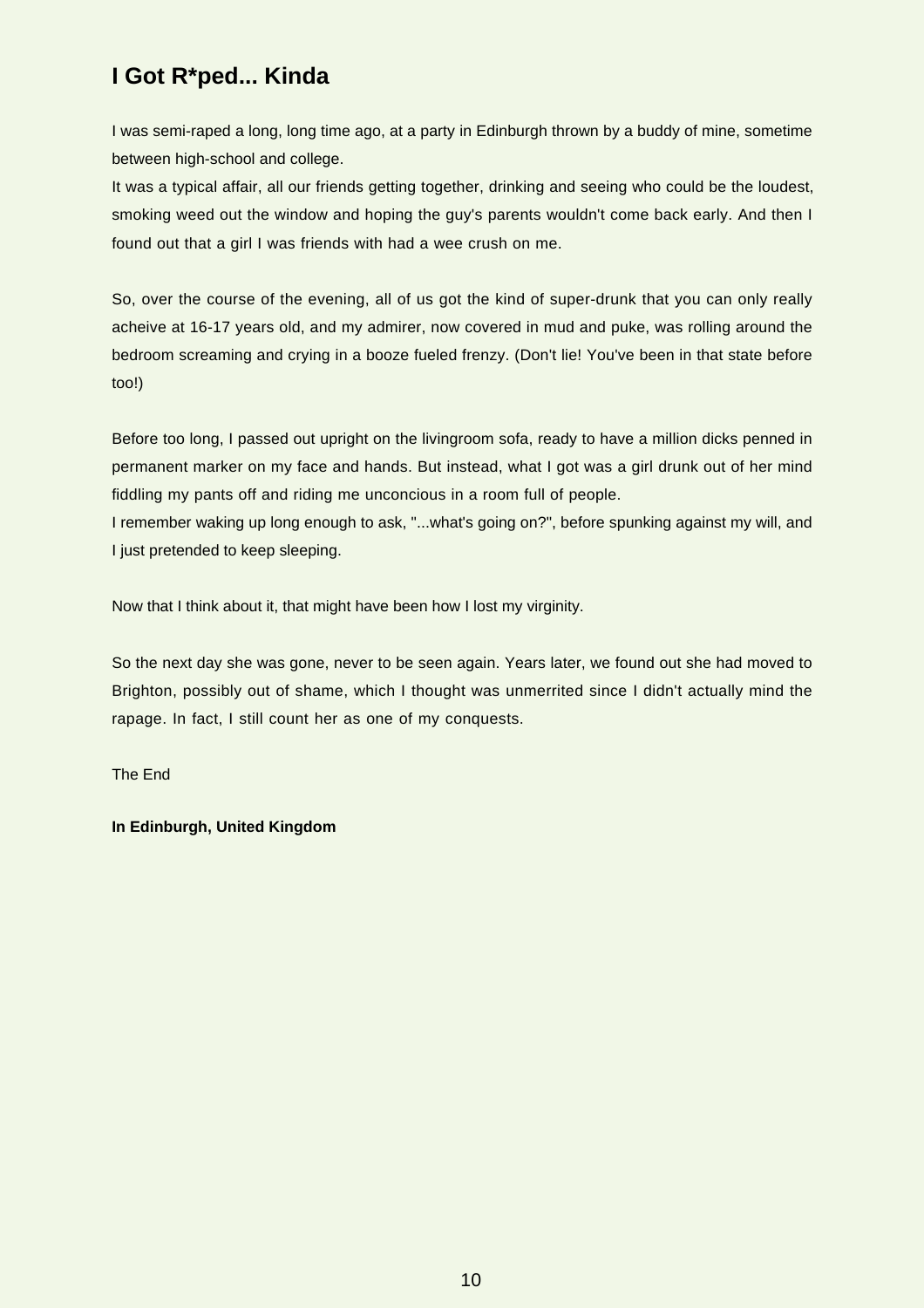### <span id="page-11-0"></span>**Fun-Killers**

Last week I took a handful of antidepressants. I'm not depressed. I just thought it'd be trippy.

I'm happy to admit I've experimented with chemicals on more than 1 occasion, but I'd never tried mood-stabalizers. My parents weren't lazy pill-pop-enablers, despite the fact I acted like a dildo in school. But I wanted to know what they're like, and nothing helps 'learning' better than 'doing', right?

So I took 2 Citalopram (something my buddy got when he punched himself in the head) and 2 Diazepam (something you take after you get shot in video games) over the course of the day and they completely killed my vibe!

For the next 3 days, I walked around like a robot, indecisive and unable to hold onto a coherent thought. I was indifferent to everything, unable to talk. I ignored everyone I met because I had nothing to say. At one point, 3 hot drunk chicks huddled around the tiny dog on my lap in a pub, smiling and stroking his wee head, all of 'em hovering 3 inches above the sweaty puddle of mutant flesh that is my crotch, and I just gave 'em the stink-eye! What the fuck is wrong with these pharmaceuticals? Is this the best we can do with crazy/creative people? Sedate 'em? Turn 'em into emotionless machines?

I, for one, would hate to have to take any of that boring, spirit-sucking stuff regularly. Life ain't that painful yet!

So stick with illegal drugs. They're much more fun! ...And also, maybe don't take medicine that isn't prescribed for you.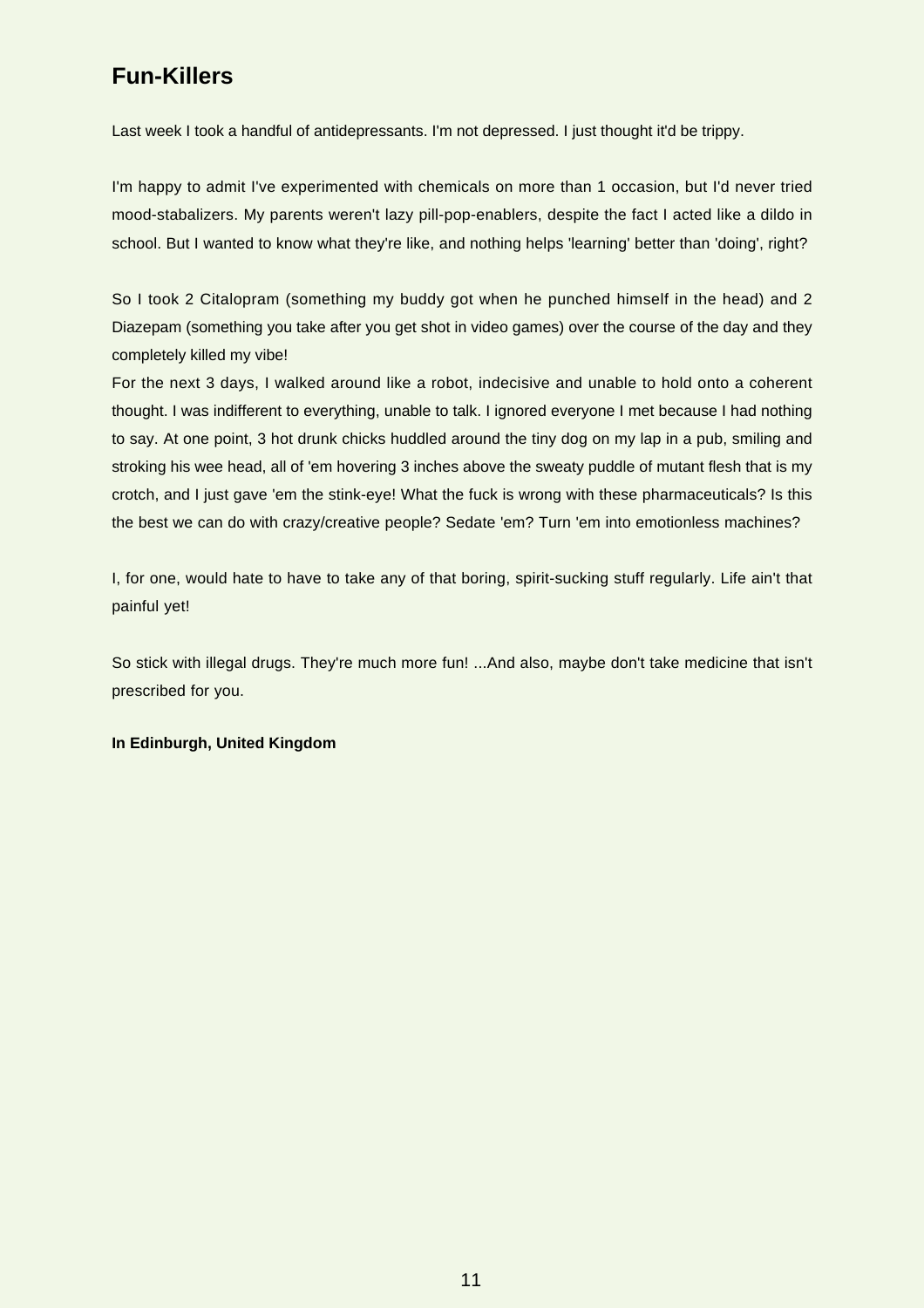### <span id="page-12-0"></span>**Joke Theif!**

I stole a guys joke once. It was my second gig, an open mic show at the Fringe Festival 2 years ago, and after a few minutes I stumbled due to a drunk guy in the audience yelling through my set, and without thinking, I blurted out the last crowd-pleaser I'd heard at the last show I'd been to.

I know. Fail, right? But as I was new, and I'd stated publically that the joke was his, I figured he wouldn't be too pissed if I e-mailed him to apologize for panic using his joke.

......I was wrong. He was fuckin' FURIOUS! He shared a video of my set with the caption, "THIS CUNT IS OPENLY STEALING MY MATERIAL!" And my little stand-up hobby blossomed with 600+ people telling me to quit and die.

Personally, I think that using his 'star power' to make an incident out of an honest mistake that I'd already addressed was a little bitchy. But, the whole point of stand-up is to be original, genuine and personal. And in this business, you soon find out that performers, for the most part, carry an oversized and fragile ego, as well as a temper like a lesbian getting dumped on heavy-flow day. Confidence is a lovable trait. Arrogance most certainly is not. And self veneration borders on the repulsive.

So the point I'm trying to make is... DON'T steal other peoples ideas on purpose! But remember, accidents happen, so try not to be a cunt off stage. There's enough of them already.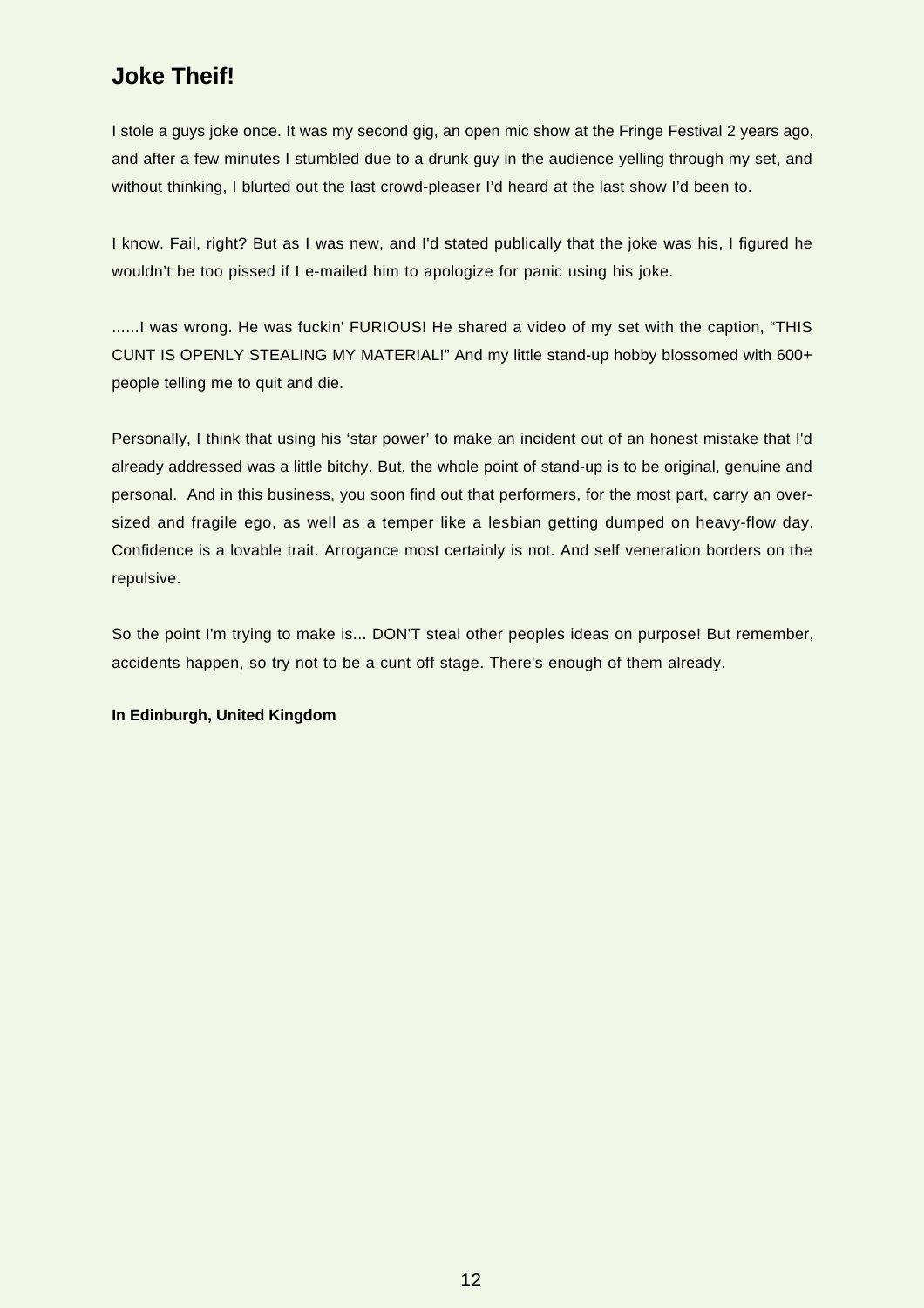### <span id="page-13-0"></span>**David's Morning**

2 nights ago, my buddy, let's call him 'David', came to crash at my place after a show. I passed out about half one, he stayed awake.

Turns out that night, David had gotten so stressed out about "something" that he smoked all my cigarettes and took a toilet clogging dump (and bare with me here, I know it's gross) the size of two American footballs. I'm serious! I'll email ya the picture! (chris.jordan350@gmail.com)

I don't know how he survived.

In the end I had to spear it down the pipe like I was harpooning a whale with a piece of cardboard tubing used to wrap up carpets.

David's like, "I'm sorry man, I'm sorry man, I was so stressed out", all embarassed and shit. I finish laughing, wash my hands 4-5 times, then go to chill out.

....but when I put my laptop on...

...the porno that was playing on it last starts up. He literally said, "Oh no! Oh no!" So David was pornsurfing when my laptop battery died, couldn't get back on because of the password, didn't want to wake me up 'cause he had a stiffy, panicked, smoked all the cigs and broke the bog with a stressdump.

His real name is David.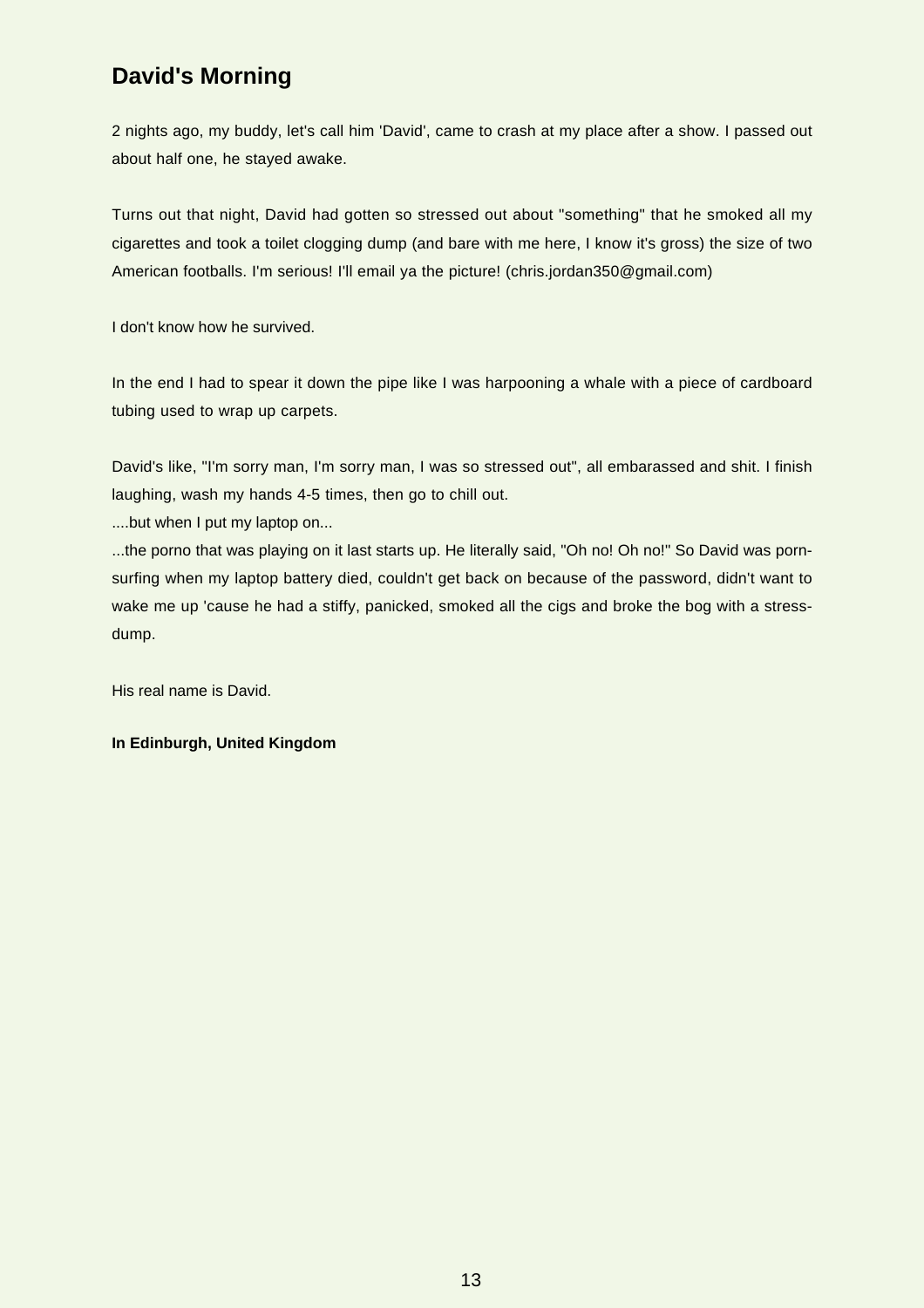### <span id="page-14-0"></span>**Gay Dream**

I read a book last week. It was a gore-core, homo-porn, love story about two serial killing cannibals with HIV who fall in love while torturing teenagers to death. The most used word was 'intestine', in both a viceral and sexual context. (The book's called 'Exquisite Corpse' by Poppy Z Brite, if anyone cares to look it up.)

I finished the book, all guts and gruesomeness, SERIOUSLY hardcore stuff, and then I fell asleep like a baby on Xanax.

And lately, my dreams have been getting pretty intense, because I just moved, and I don't have a regular weed guy around here. Cannabis withdrawals = vivid hallucinations during sleep.

Suddenly, I'm using some random twink's butt as a pillow and contemplating this pseudo-life-choice I've found myself making, and it turns out I'm bisexual in sleep. In reality, sadly, I'm just another boring, straight pervert, pigging exclusively on girls. But in REM sleep, I'm a dream-poof! How cool is that?!

#### **In Dreamland**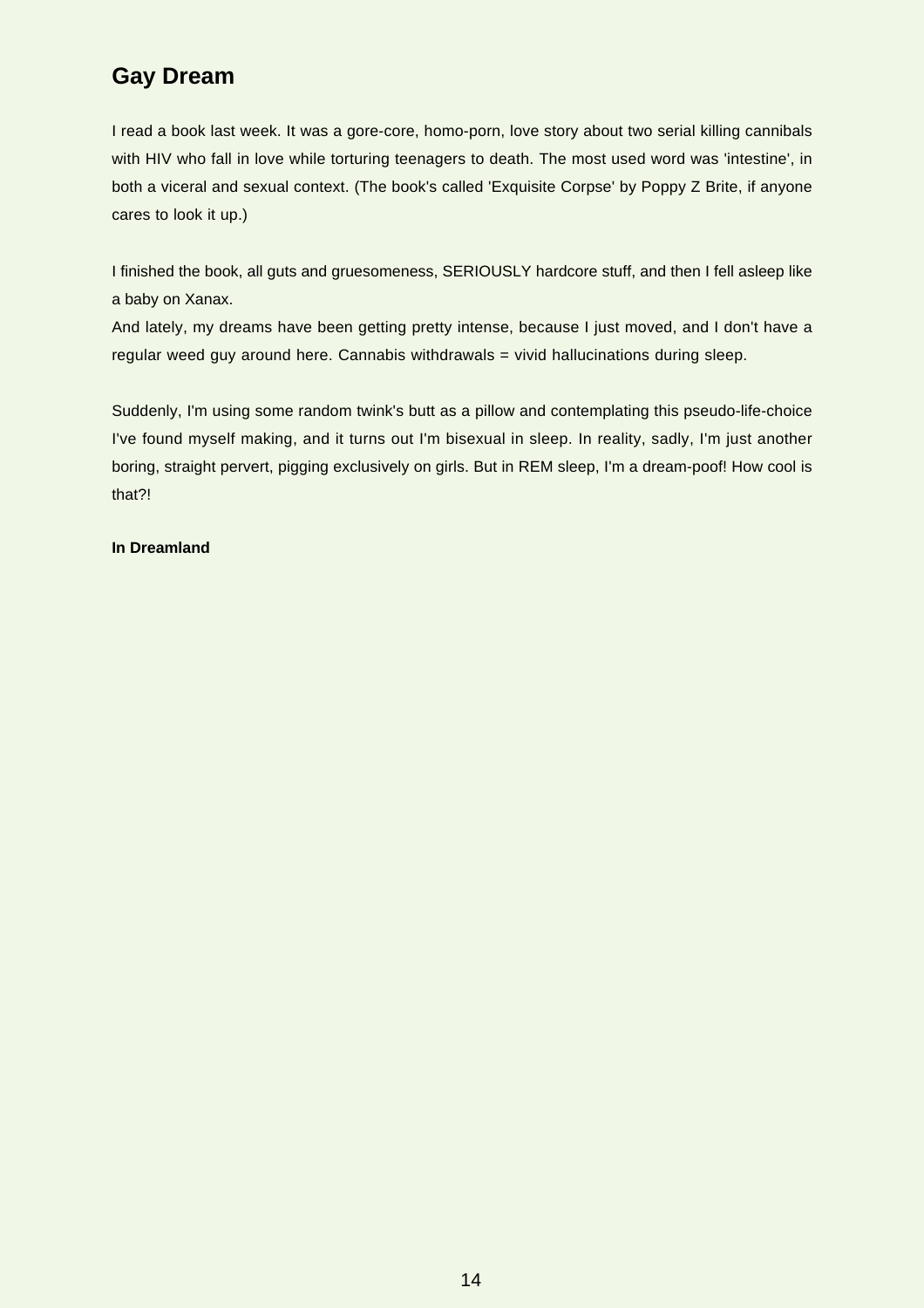### <span id="page-15-0"></span>**Year of the Urethral Parasite**

I fucked a midget this year and now she won't respond to my calls.

2015 was a weird year for me. I started a podcast (The Knobkast), I sold my house, got stuck in the streets 8 goddamn times, left my band to pursue stand-up, hosted a show with both male and female strippers, was publically accused of being a BNP supporter (google it), had an industry douche begging people not to book me, my girlfriend moved to Amsterdam, my dad's dad and my mum's mum got lung cancer, I winched my best mates girl and I pissed my pants on a date.

NOW. In my defence, I was drunk during all of it.

I did a lotta good stuff too this year... but I didn't discover my viagra & ecstasy combo fetish while doin' good stuff!

I had fun this year! Yeah, maybe a few assholes complain, but at least my mum loves me, and that old skank'll love me no matter how offensive, backstabbing and disgraceful I get!

Happy 2016 world. Enjoy WWIII

#### **In Earth**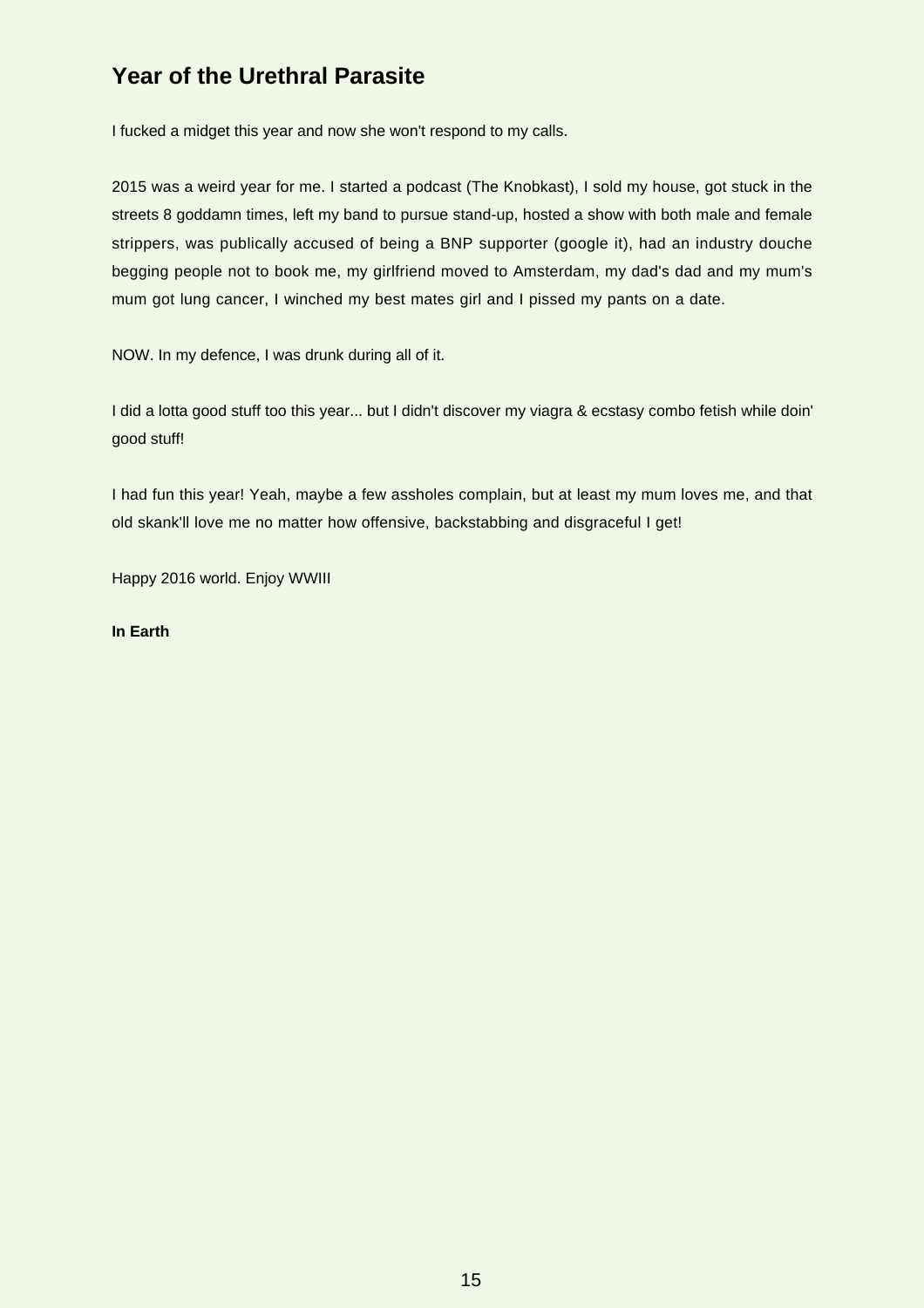### <span id="page-16-0"></span>**Sh\*t-Faced**

If you thought kids were gross before, wait til you finish reading this!

When I was 10, I went out to play at a park with my friend, Jamie Frensham. We weren't high on crack. We were just having fun with this long, green wire we found. Jamie walked around swinging the green wire around his head like a lasso, until we found something that could improve the fun! Can you guess what it was??? Here's a hint. It came out of a dogs asshole.

Jamie dipped the tip of the wire into the dog shit until there was a big chunk stuck to the end and started swinging it around his head again.

I said, "Jamie, that's gonna hit me!" He said, "No it won't." I said, "It is man!" He said, "Nah man, it won't."

It did. I got an eye socket full of dog shit, and while he just about pissed his pants laughing, I ran down to the swan pond to wash out my eye in the slimy water.

The sound of whirring wire still haunts me.

#### **In Livingston, United Kingdom**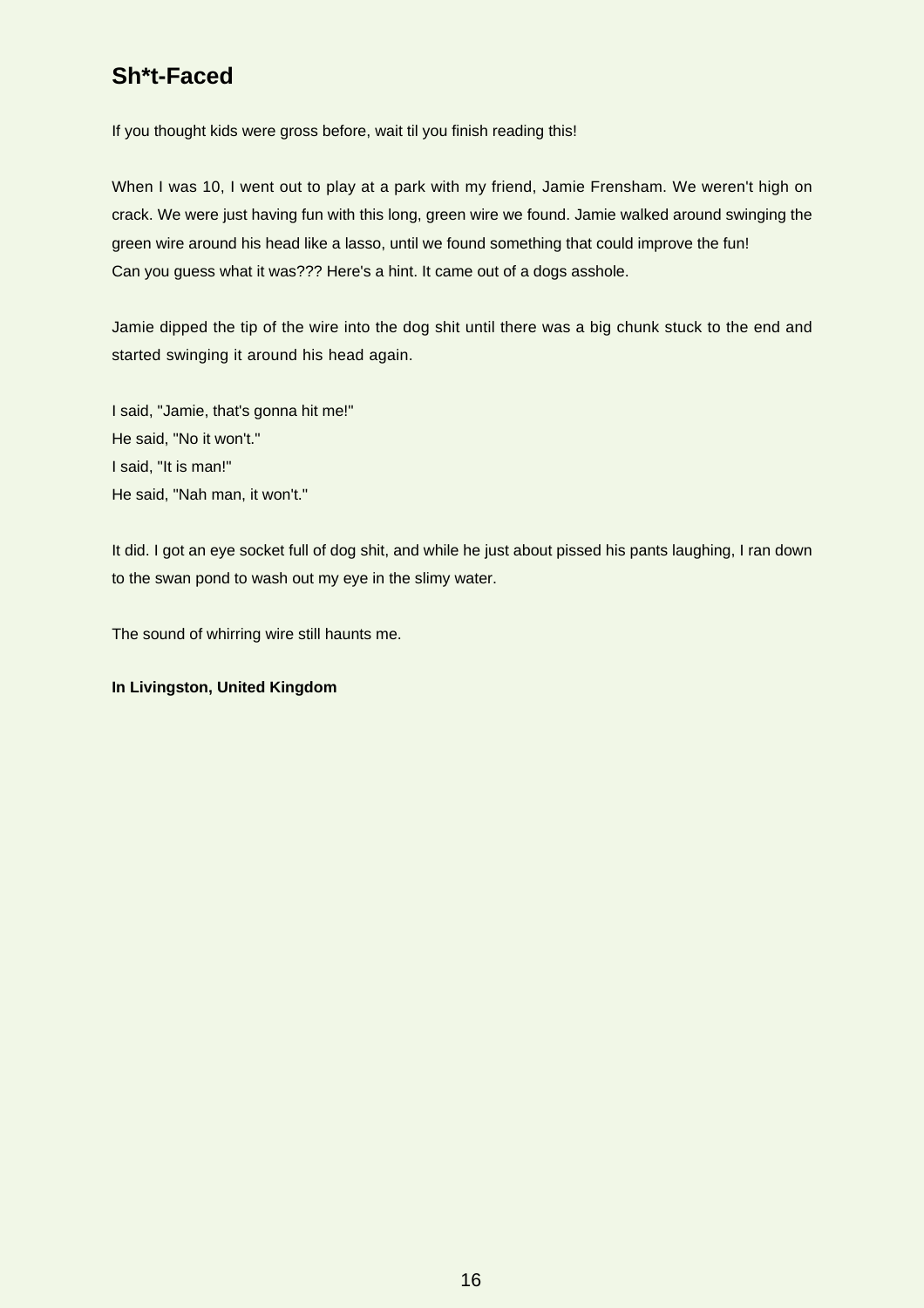### <span id="page-17-0"></span>**The Great Fart (Trouble at the Airport)**

This is a story about a fart. But not just any fart. This fart... was about to change one mans life. One very unsuspecting airport security employee's life.

Many, many years ago, my friend Kelso and I were stopped at Stansted airport in London after we set off the metal detectors. We had poppers. We were searched and patted down.

But then an amazing thing happened! Kelso, unshowered, with jeans hanging waaay below his sweaty ass, performed a fart as the security guard was on his knees checking the backs of his shoes! It was the wet pop of a fart that can only be achieved through days of rough living, like a bubble exploding underwater, and it aimed itself down the guards throat as he held the flashlight between his teeth. It was a good day.

The security guard quickly got back to his feet, winced and said, "Just go."

Conclusion: When you're in trouble with the law, rip one.

#### **In London, United Kingdom**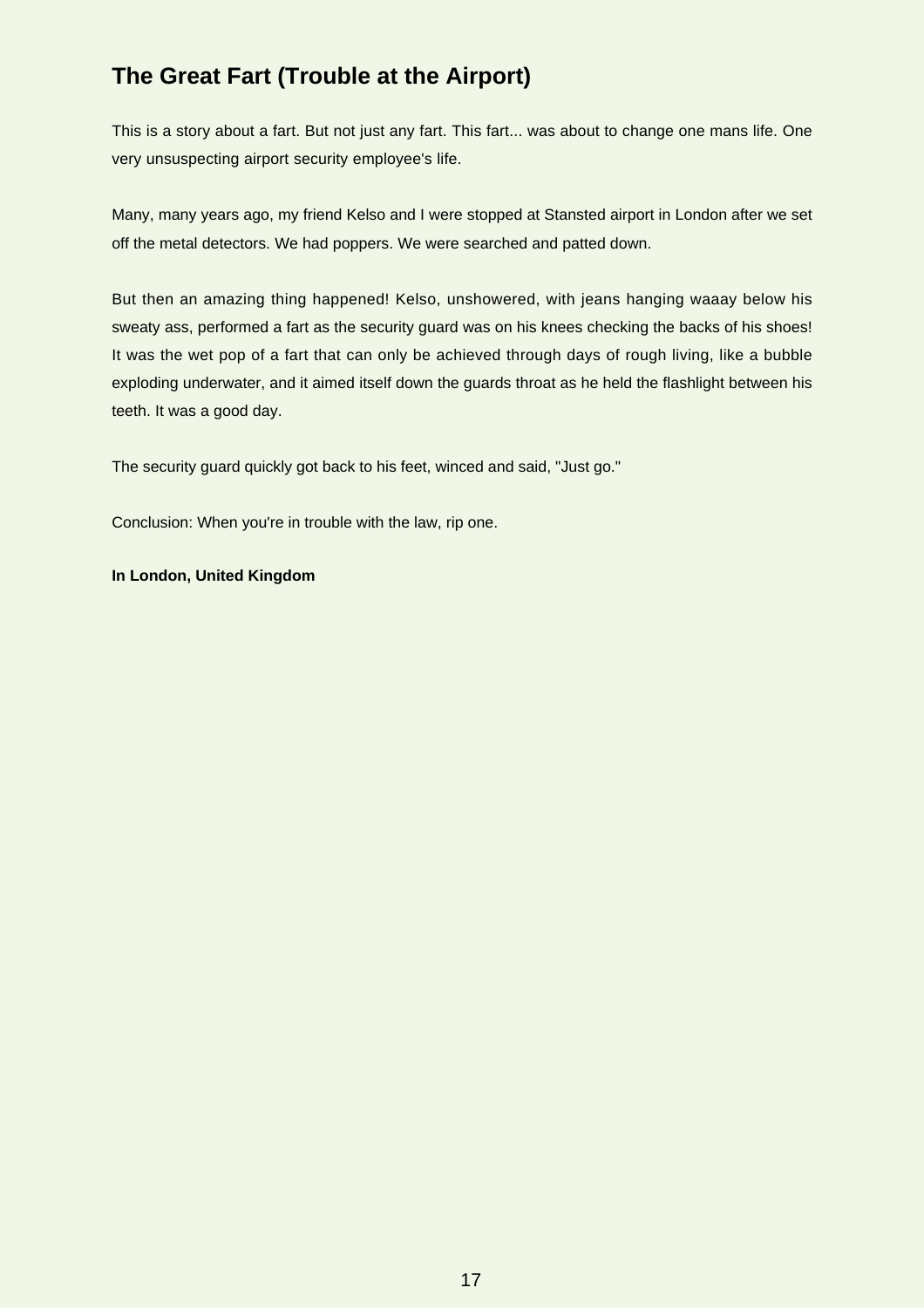### <span id="page-18-0"></span>**Travis almost got arrested**

You know that shit band Travis? "Hey! Ho! Look at ya now! Flowers in the window, such a lovely day..." Yeah man, those bunches'a douchebags. "And I'm glad ya feel this whhaaayyy." Jerks!

Right, bare with me and I'll explain why this is funny.

The main dude of Travis with the big head, probably called Travis, I dunno, showed up at the Fringe last year and started busking in the street. Now... everyone else there is a non-famous performer with a busking license. This dude had nae busking license.

So two small girls working as Fringe stewards moved him along. (Away ye go, and take your 'flowers in the window' with ye!)

So bitch-tits Travis decides to capitalize on his 'ordeal'. Any hardcore Travis fans out there '.......' may recall a popular article about them trying to 'spread their music to the fans' and almost being 'arrested by Scottish police'.

.........Nahhhhhh man. I was there Travis. I ken what happened. There were nae police. You got moved on by a couple of girls and ran to the tabloids. Loser(s).

**In The Fringe, Edinburgh**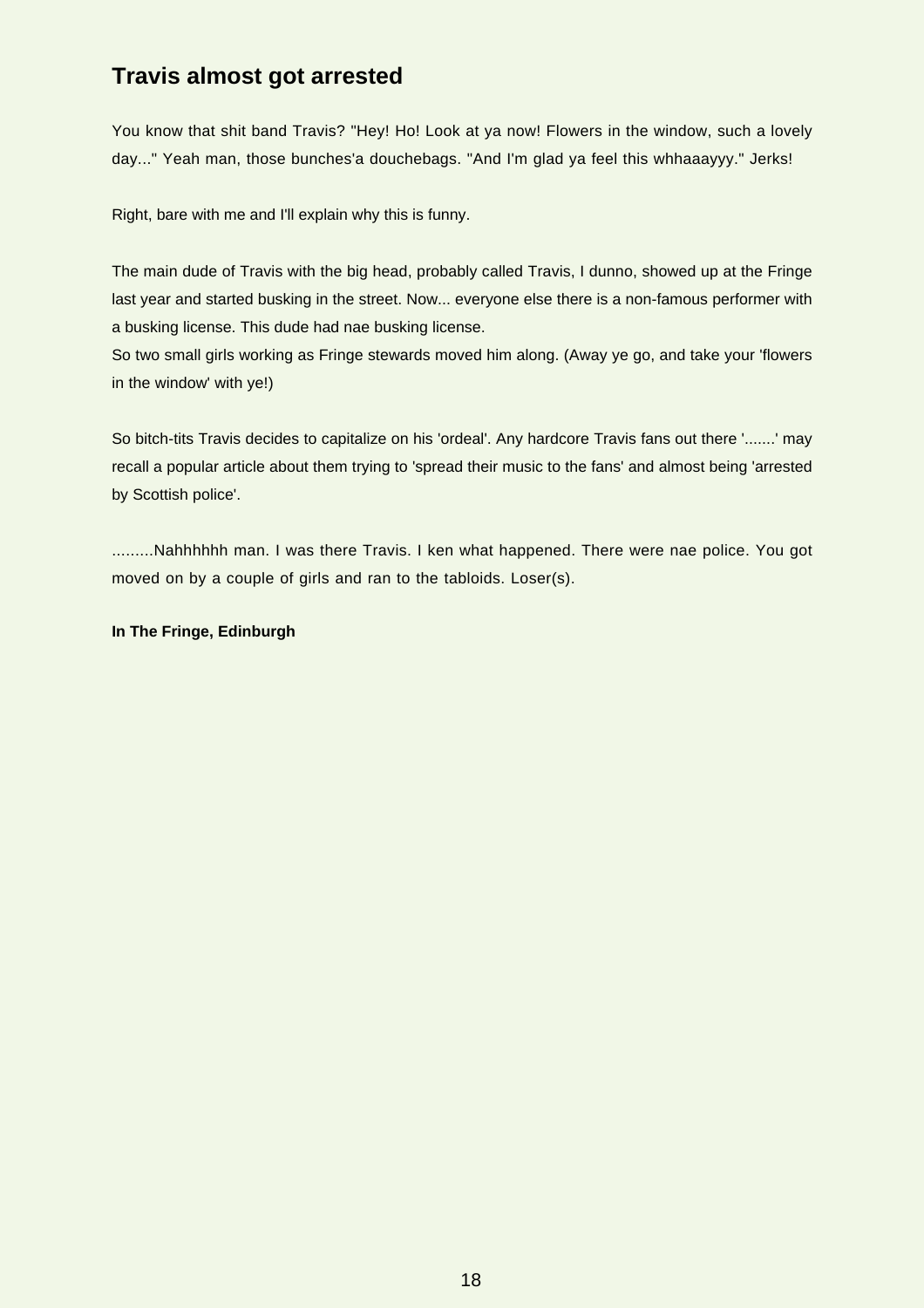### <span id="page-19-0"></span>**Broken Banjo String (explicit)**

Ever break your banjo string? It's when you snap that stringy bit of skin that connects your upper vascular hood to your bell-end. And because that's where all the blood is at the time of the incident, it shoots out of the end like a painful, cranberry fire hydrant.

I lost so much blood, I feel bad for not donating it to the hospital. It could'a saved lives.

It takes about 6 weeks to heal, but if you're fucking someone so much that you split that tender, sinewy, meaty flesh wire like a tiny Christmas cracker, chances are, you ain't gonna wait 6 weeks. So after the third time it happened in 2 months, my girlfriend at the time, being the saint she was, invented a maneuver to help ease the swelling, pulsing, purple, leaky, bloody boners that hurt like a broken bone, ...while also attempting to be sexy.

She'd bite of a mouthful of one of those old pyramid shaped triangular ice-lollies called Jublies, hold it in her mouth and go down on me. We called it a blow-jublie, and soon I was even able to cum without bleeding.

But the worst part is, it happened to me over a decade ago on my friend's little brother's bed. Yeah... We just flipped the mattress and left.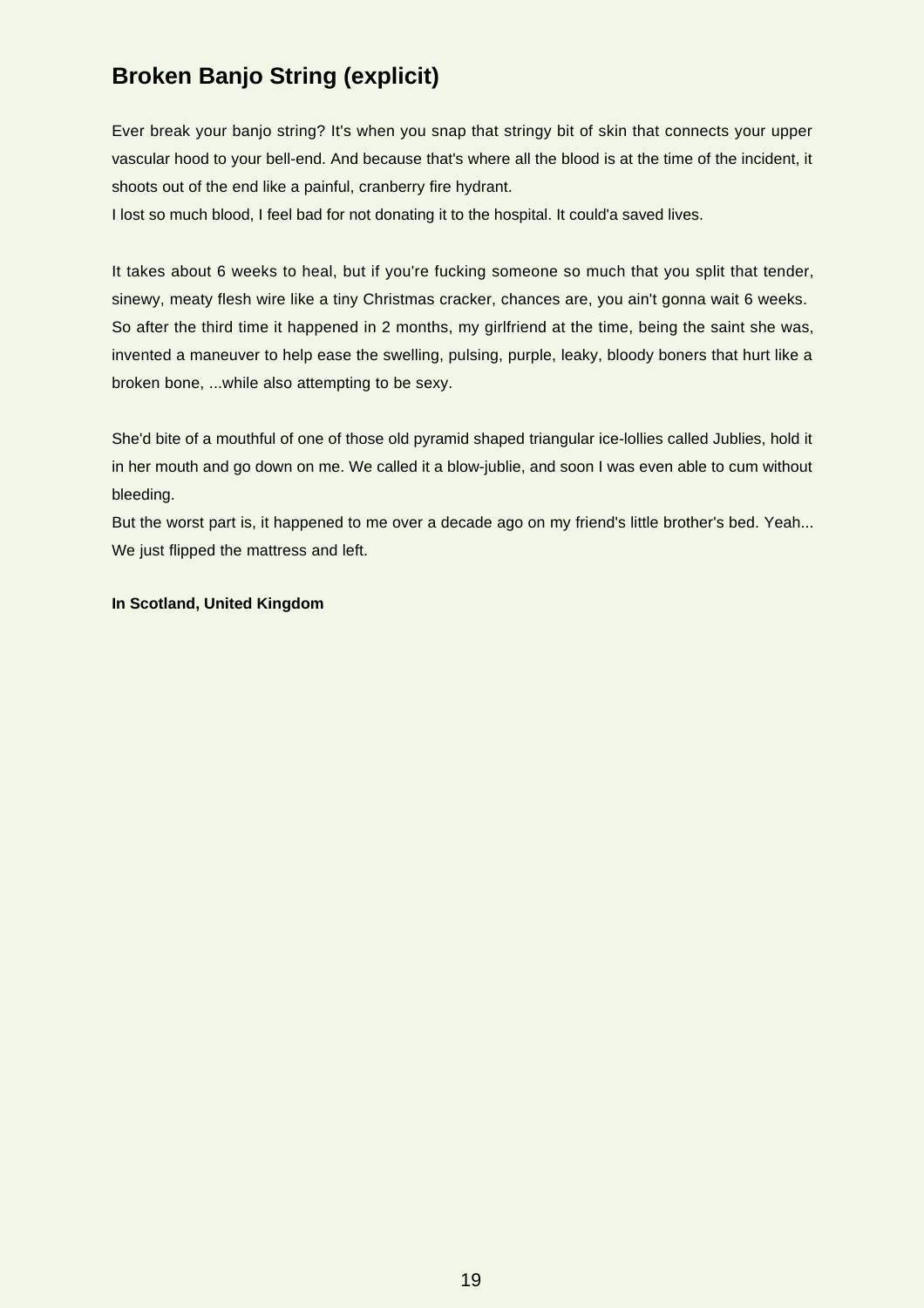### <span id="page-20-0"></span>**Big Dan (explicit)**

Big Dan man. Where do I start. Right, there's this guy, and his name's Big Dan.

...Nah, that's a terrible place to start. Sorry, right... em... Back in the myspace days, I knew this underground porn chick from town who did webcam shows, and long story short, on a night my buds were over, she linked me to one of her paid cam shows for free.

Now, she broadcasts from her living room, does all the usual sexy, depressing shit, tit-rapes herself, etc... ...and there's this guy on the sofa beside her. Big Dan, real name. A sort of wee average dude, short hair. He's sitting in his boxers, slumped in the sofa, watching TV and munching cereal. Total Sunday night mode.

"Who's that?" asked my pal Jan via keyboard.

"Big Dan", she replied and she turned, chebbies bouncing all over the place, and tapped him on the shoulder. And Big Dan turns, with a mouth full of cheerios or wheetos or whatever, stares blankly at the webcam for a few seconds, and his eyes light up like he just realized he left his wallet on the bus.

Now, I'd be lying if I said I'm 'sure' this is what happened, 'cause there was no audio, but I THINK what happened in that moment, he was realizing for the first time that his live in busty buddy was in fact, a camera artist, and all the while, he's been eating cereal in the back.

I still remember that face to this day, frozen with a face full of cereal.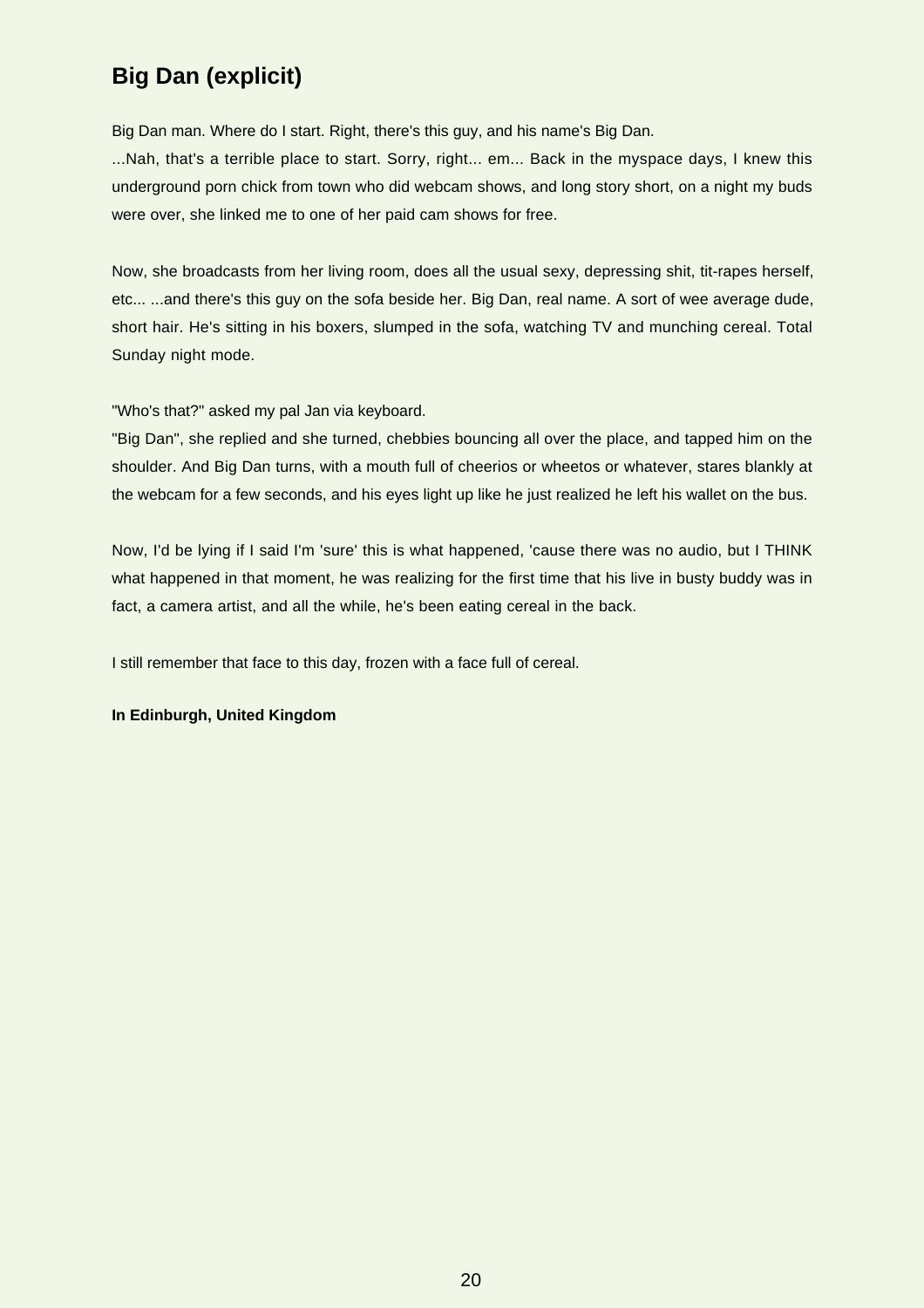### <span id="page-21-0"></span>**Goddamn Sponge-Bob**

My Mum has this running joke, where every Christmas she buys me a piece of Sponge-Bob memorabilia. Just loads'a Sponge-Bob stuff all over the house.

Sponge-Bob socks, pants, t-shirts, (I'll have a Goddamn Sponge-Bob suit by 2017) whoopycooshen's, keyrings, teddy bears,... I'm livin' in Sponge-Bobopolis.

When the room starts spinning, it's like a big, yellow, happy, smiley, vortex of Sponge-Bob! When I'm trying to sleep, he's watching me! Those big, fuckin', terrifying eyes!

At nights, I'm all wrapped up in a Sponge-Bob blanket, enveloped in Sponge-Bob, trying to watch a movie starring Annette Schwartz's, and I got dat nigga Sponge-Bob glaring up at me.

I had a Sponge-Bob sofa man. A Goddamn Sponge-Bob sofa. ...well played Mum. Well played.

#### **In Furnace, Scotland, United Kingdom**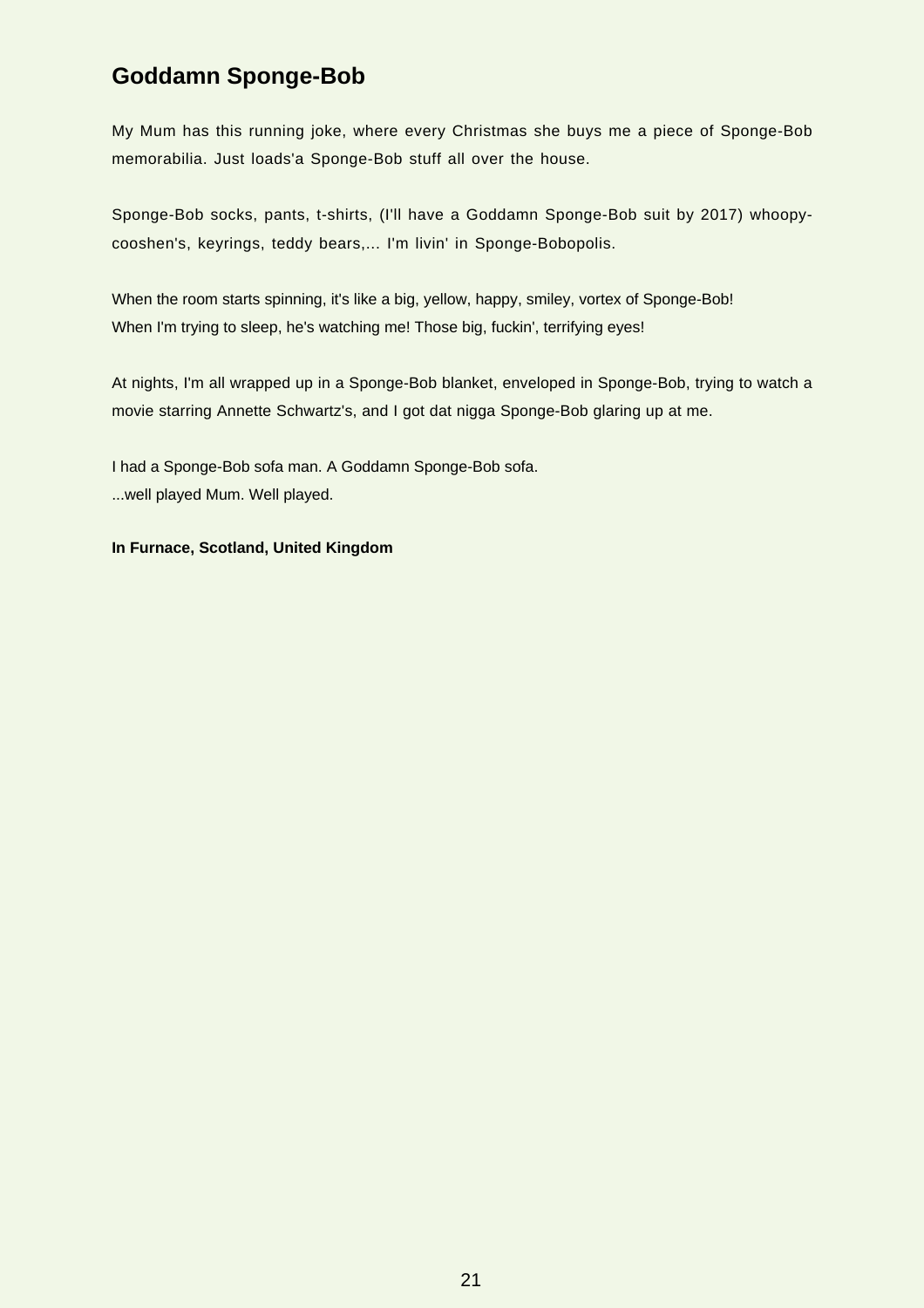### <span id="page-22-0"></span>**Jacking it over a bird**

I used to live with a couple, which sucked. The guy was a douche, but I admit I still really wanted to fuck his girlfriend. Given half the chance, I'd have turned her inside out like a tight sock while he watched from the closet, obviously.

Then one day, about 6 in the morning, just as the sun was rising, I heard this noise. A kind of 'Squeak! Squeak! Squeak!' We all know that sound. That's the sound of shagging! And I lay there, half sleeping. 'Squeak! Squeak!'

So I did what anyone would do, and started tossing off, over the implication of the sound of this hot girl being screwed 10 feet from where I was lying (Go ahead, judge, I don't care).

But here's the good bit!

As soon as the nut was bust, and my sensibilities returned, I realized that it wasn't them screwing that was making the noise!

...Nope. It was this odd wee bird 'cheeping' at my window. 'Cheep! Cheep! Cheep!' And all I could think was, 'Wow! I just fapped it to a crow!'

**In UK**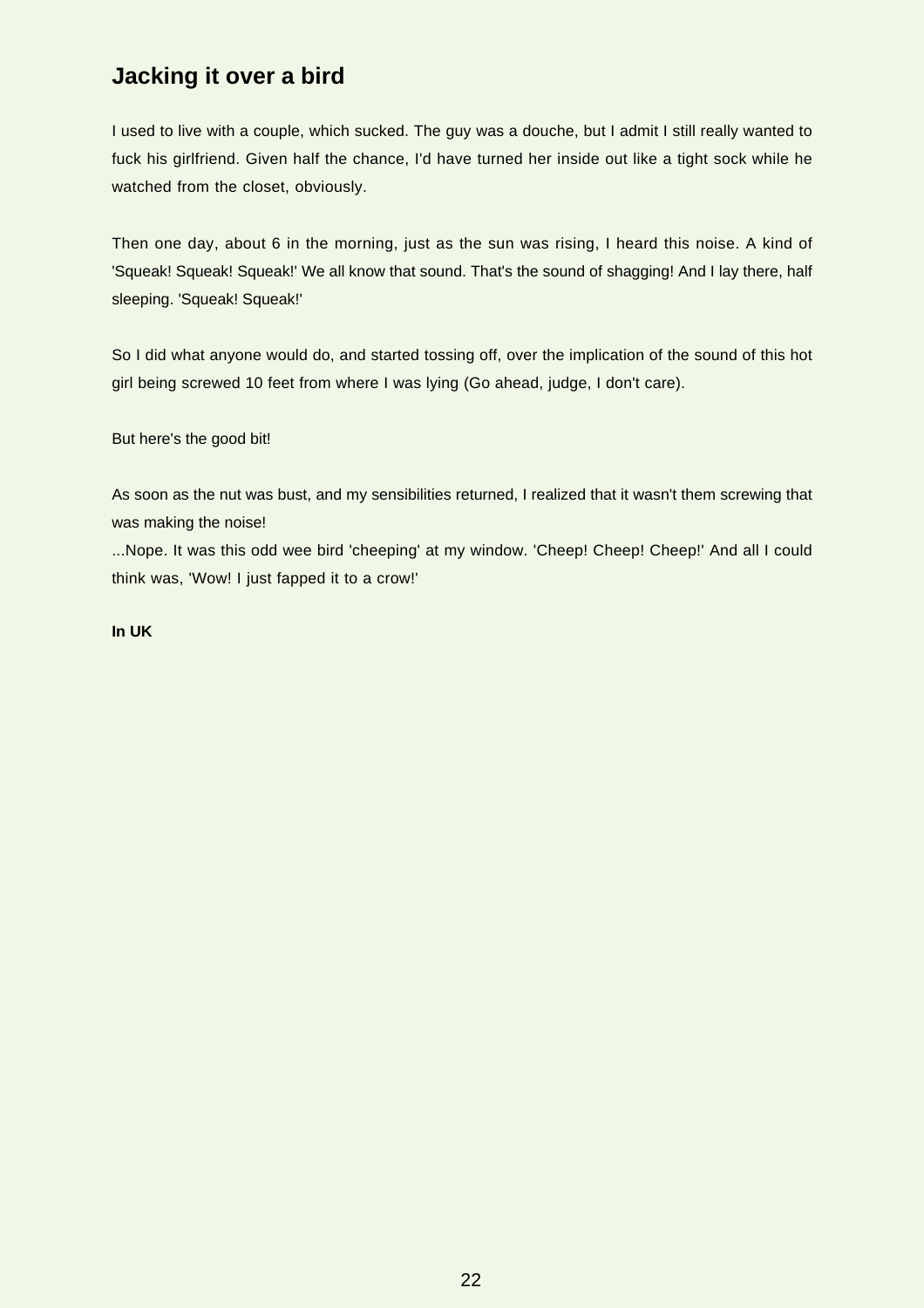### <span id="page-23-0"></span>**...and then my trousers fell down**

There are no good bars near where I live. It's like fun limbo, so I drink in my house most of the time. And it's not the bars or the clubs, but the people. They all look like prison fodder, rooting around each other like horny pigs, struggling to get laid, getting into their little scuffles on the dance floor.

In a place called 'Grand Central', which is a club next to a train station, I got shit faced at the shots bar with my buddy Gary. The kinda shitfaced that shakes your head like a maraca in the morning, and Mr fuckin' prepared keeps complaining that his jeans keep slipping.

"Aw man! Ma jeans keep fallin' doon man!" 10 minutes later, "Aw naw man! My button on ma jeans broke man!"

He's holding his waistband in one hand and spilling beer down his chest with the other, and again 10 minutes later, "Aw wit man! My ZIP broke man!"

So I take off my belt in the middle of the place and give it to him, and that solves the problem, but now MY jeans are slipping.

So we sit down, because you're trousers can't fall down when you're sitting (scientists haven't discovered why that is yet).

Next round, we're both drooling over the bar, "Two pints and \*HIC\* two JD's and cokes! \*HIC\*" And while she's getting it, some pair-a tits and a hair-do comes walkin' over.

"Hey!" and she reels Gary away, leaving me at the bar to get the drinks. ALL the drinks! I'm clutching 'em to my chest and hugging them in place with my chin. And that's when I felt the breeze in my butt-crack.

Arms full of booze, my trousers fell down, and as I tried to waddle like a duck to the nearest table, my balance threw and I lost all the drinks. Every one of em, all over myself. I'm soaked from head to fucking toe, pants down, stupid drunk, pubes escaping, and nobody noticed because of a chav fight at the other end of the room.

#### **In Grand Central, Livingston**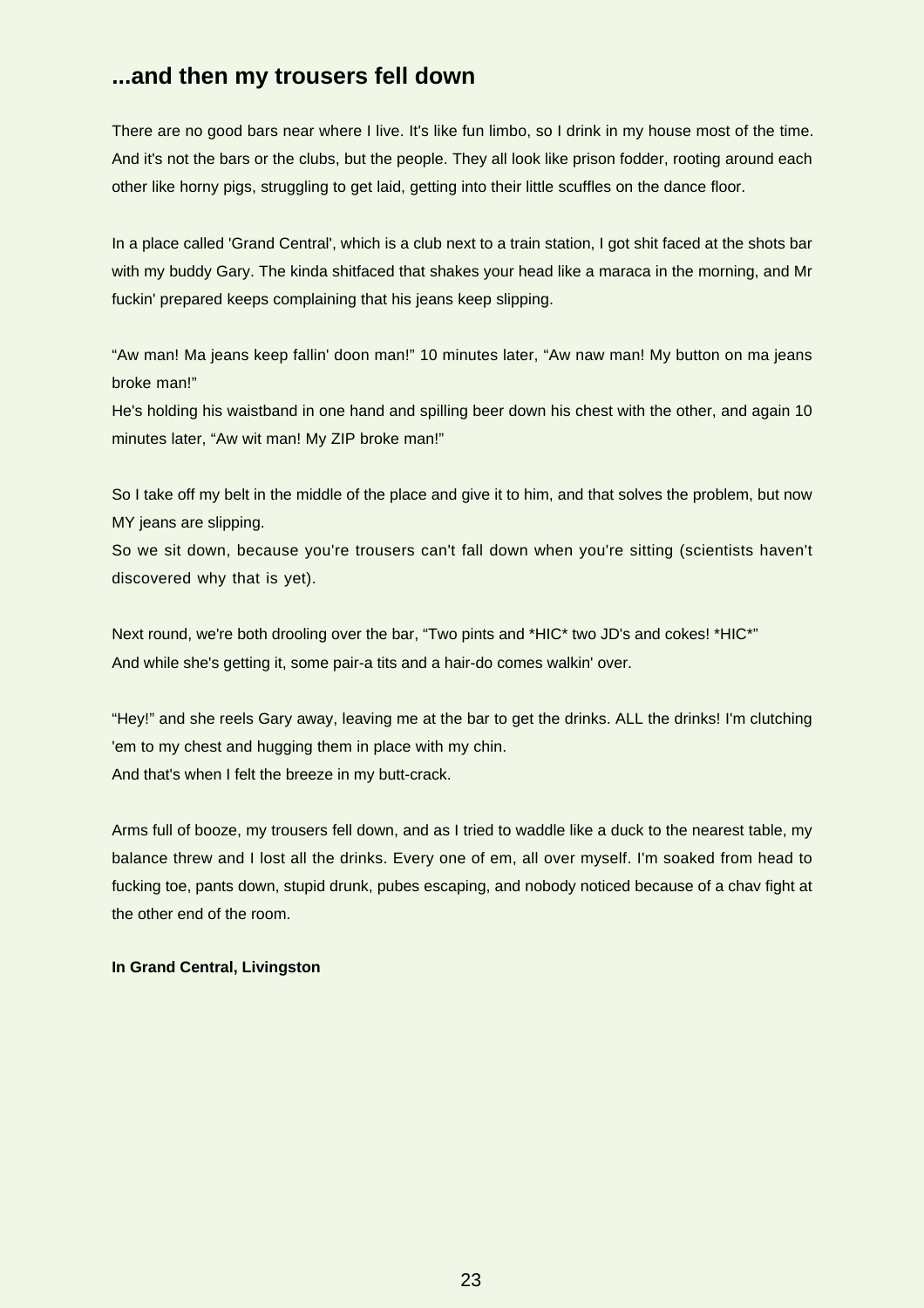### <span id="page-24-0"></span>**Winter Flu**

Sneezing vomit is fine for a couple days, but winter flu lasts weeks. I threw my back out retching and my sheets are soaked in more sick guy fluid than are the mounting tissues beside the bed. The underside of my nose is crusted up like a dead old lady's vadge covered in sores. An 'ultra-rash' one might say.

It's weird how if you lie still in your own sweat-gunge you don't notice the chill, but as soon as you roll around a bit, you feel the discomforting cold creep through your spine. The other weird thing about it is the strangely satisfying feeling of hobbling through to the toilet, unwrapped and shivering and feeling your nerves shatter from the brisk cold while you shit yourself

inside out like a tight sock.

I like that. Reminds me I'm alive.

But, if I should die from this gross flu, make sure someone reads this article at my wake.

Happy new year!

**In Bed**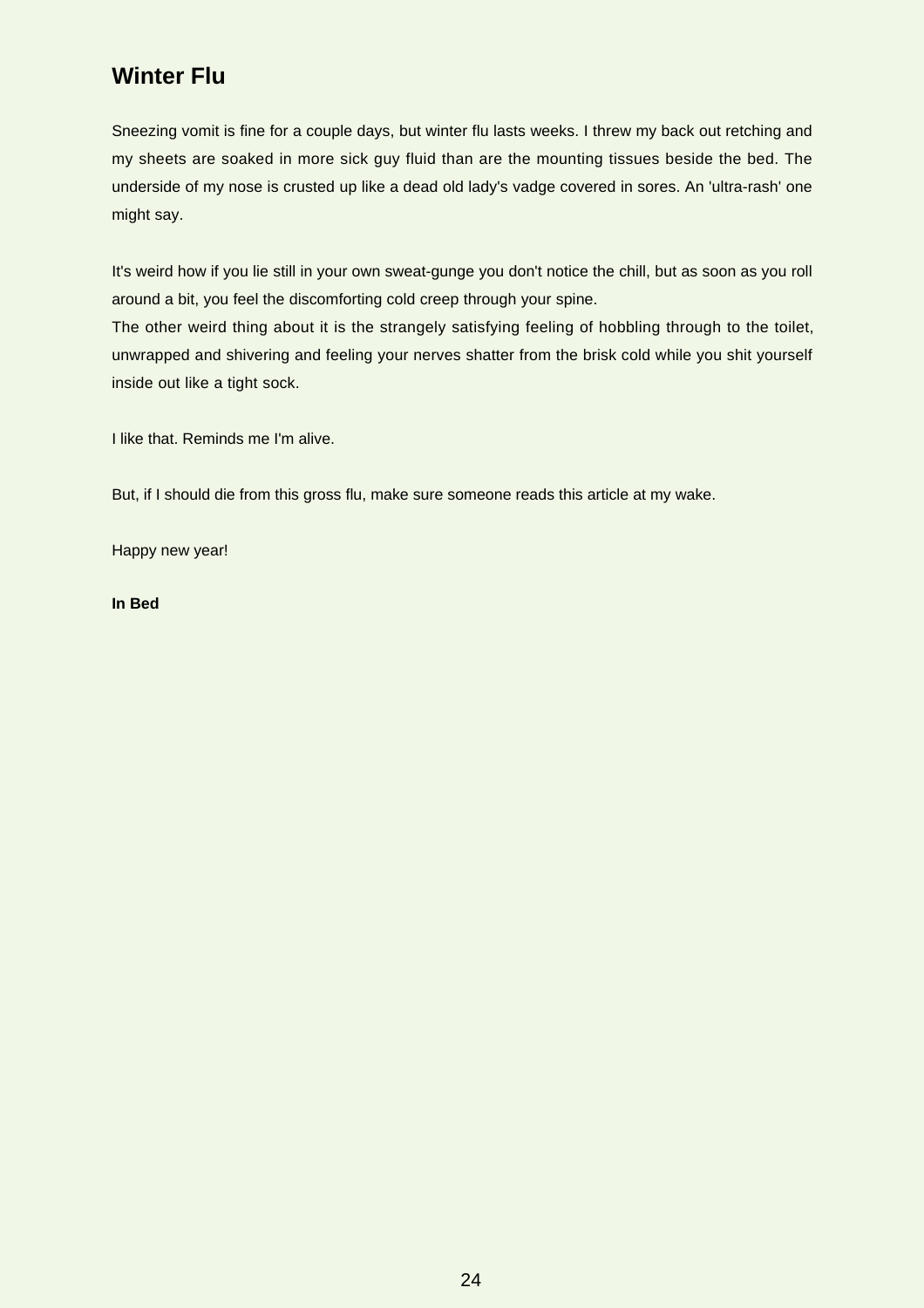### <span id="page-25-0"></span>**Blood (explicit content)**

I bleed a lot. It's weird, but no matter what I'm doing, ...cleaning, brushing my teeth, wiping my ass, shaving, shagging, shopping, sneezing, sleeping, vomiting, ...I always end up bleeding from one hole or another.

My guts suck! And I always had this nagging feeling I'm dying of some unknown thing since I was a kid, but eventually you put it to the back of your mind, and it becomes your driving force and it gives you the courage to GO to shows and restaurants and strip-clubs!

Oh yes! You'll WISH you'd went to the orgy when you're hit with a surprise installment of brain tumor. That trip to Amsterdam woulda been a sweet alternative to the visit to the goddamn doctors office. All that cunt did was TELL you you're dying of a fucking... thing! A thing that could PROBABLY be cured with weed by the way!

Nope! Fuck that! I wanna die surprised and hammered! I might have the intestinal track of a 60 year old, and teeth like the warnings on cigarette packets, and an ass-crack like an old fishnet made of razor wire, but I don't worry about death anymore because... I don't think I can die. Surely if I COULD die, I'd be dead already. My entire corpse has felt wrong and unnatural for years now, but somehow I keep waking up! Back to life and doing the same shit every night, like a terminator with a drinking problem.

Sadly, I'm invincible, until proven otherwise. But at least there's all the bad stuff in life to enjoy for the moment. Loosen up, be cool and have fun, 'cause fun gets old long before you do.

Take drugs at parties.

#### **In Bed**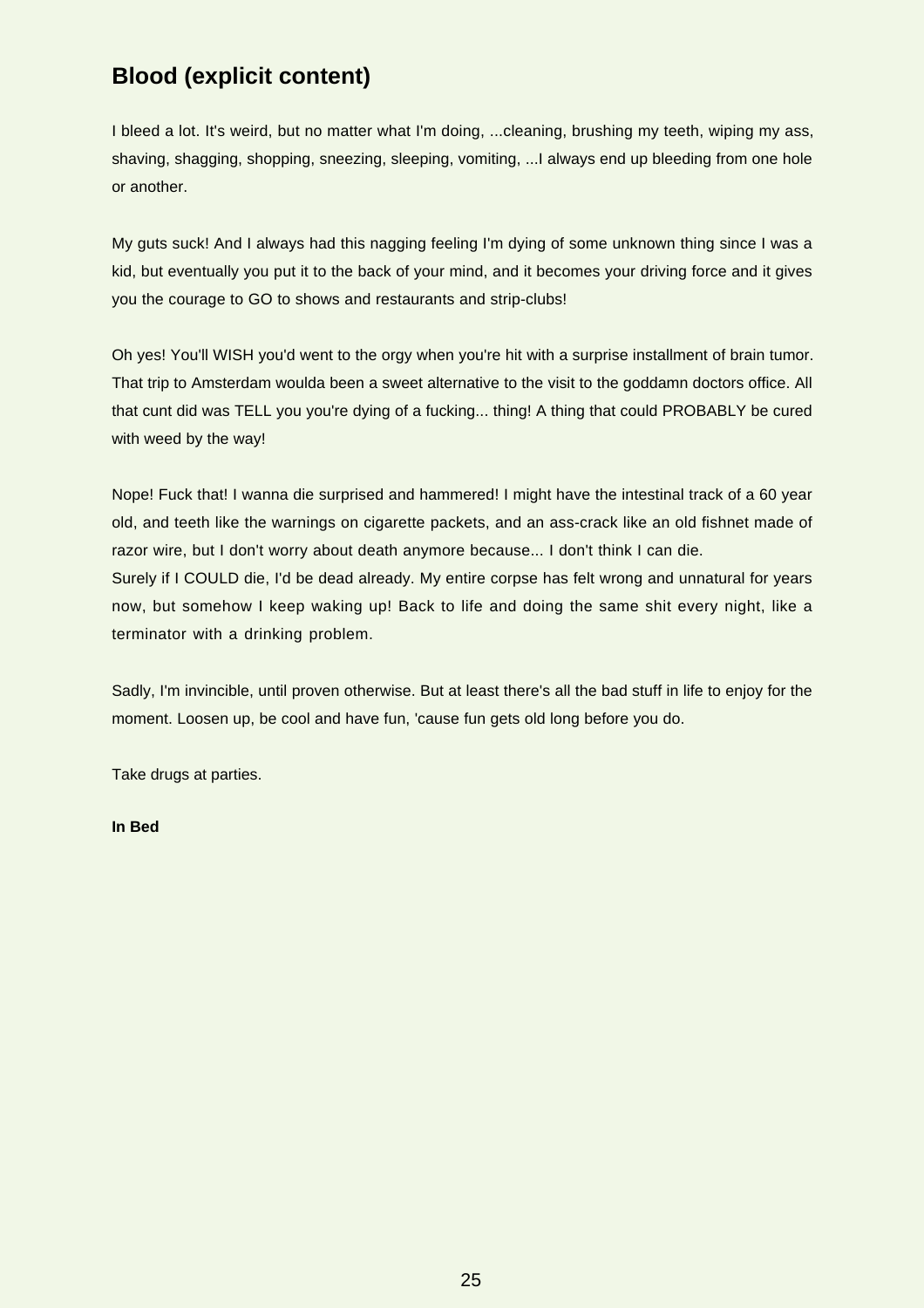### <span id="page-26-0"></span>**The Day Scotland Sucked**

That... was... hilarious! Oh you shat the bed, didn't ye? Yes, you! 'People'! (insert diarrhea noise)

That's right! You spilled beer on the DJ's decks and killed the party, broke the cats leg, and now your sensible boyfriend is furious 'cause all his mates think he's a twat by proxy.

"Why are you so mad? Get over it! I don't see what the big deal is!" you say in the street. "Stop being a jerk! I can do what I want!"

...And he fantasizes about grabbing you, and shaking you, and screaming... "YOU'VE RUINED MY LIFE!!! DON'T YOU GET IT!? YOU MORON! ...wait ...where are my car keys?"

"I gave them to Cammy", you say.

" ...you what?"

" Cammy's on a fear run cause we drank it all."

"... Cammy is wasted. Cammy crashed his own car. CAMMY RUNS PEOPLE OVER!"

That's when you just scoff and turn away. "Whatever."

The rage builds, but calmly he says, "Look, you have to understand, that was the best party we've ever been invited to. There was a lot of opportunity there for people who had none, a chance to make friends and find our place, be a part of the world and not just sit about at home with Old Westminster anymore.

Instead... because you can't handle yer fear... we're hated and made fun of by everyone else, our vehicle is in the hands of a psychopath and we have to pay for the damages to his cat. I know you were out your face on fear and didn't know what you were doing, but still, you really have spoiled a lot of things for a lot of people. You should apologize."

It's gonna be tense in the house for the next few days.

(I didn't vote)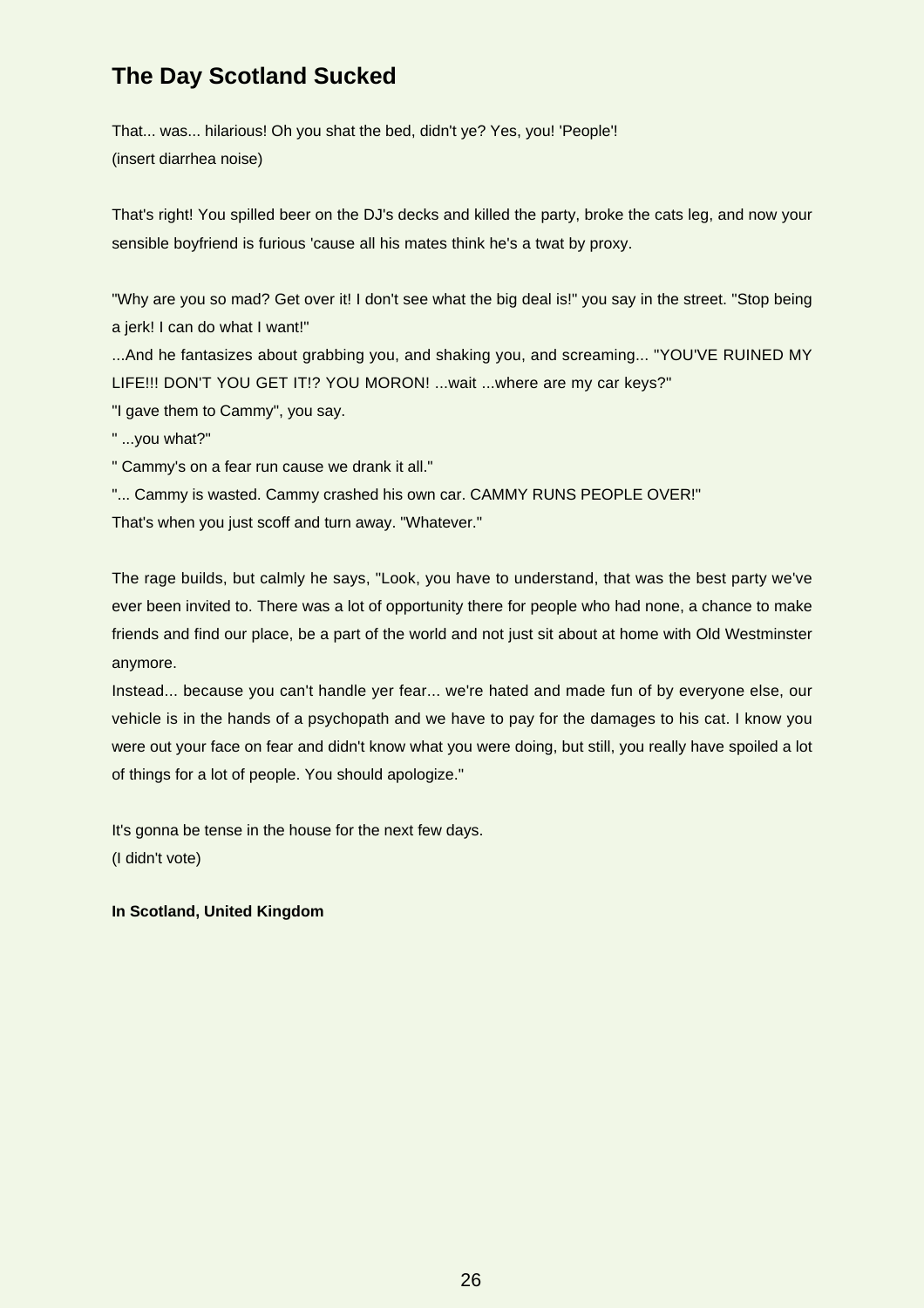### <span id="page-27-0"></span>**Child Abuse**

I'm an alcoholic, but I'm also... (and this is good, wait for it...) a delivery driver! It's a shitty job, but at least I get to drink til my thoughts get colorful and drive around my hometown smoking spliffs out the window. It also affords me a chance to glimpse into the lives of the people of Livingston, where I live. I've been smiled at by a sexy Muslim slut, greeted by a chav in his underpants, tipped with drugs, and lots of other cool stuff.

But I only saw one instance of real child abuse. It was in a house about 15 minutes walk from the pub I'm sitting in now.

Every time I delivered there, the kids would answer the door looking bewildered, scared, dirty, and in the background the Dad would be bellowing abuse at the little tykes he'd fathered with the big fat lady (she was probably grossly fat and passive because of the food we served to their house every other day).

The girls would stay out of the way while the little boy cried for help. It wasn't the usual cry kids do. It was much more desperate, fueled with need and despair. And the Dad's screaming was not disciplinary, but more hateful, like a vicious Rab C Nesbitt.

I asked one of the sad little girls, 'Is everything OK with Daddy?'

She said, 'Yeah', in an unconvincing tone.

'Are you sure?'

...She just slinked off, back into the trash.

This was a bad scene, every time I went.

I had fantasies of walking into their house, surprising the old bastard on his sofa and giving him a good philosophical talking to, followed by a severe arse-kicking, beating the shit-head outta him! Then I had the idea of giving a diary to the little girl on my next delivery (writing helps).

In the end, I did nothing.

But a large part of me wishes I had broken into their house and assaulted their Dad. … Still, they're only 15 minutes away... Let me finish this pint.

#### **In Livingston, United Kingdom**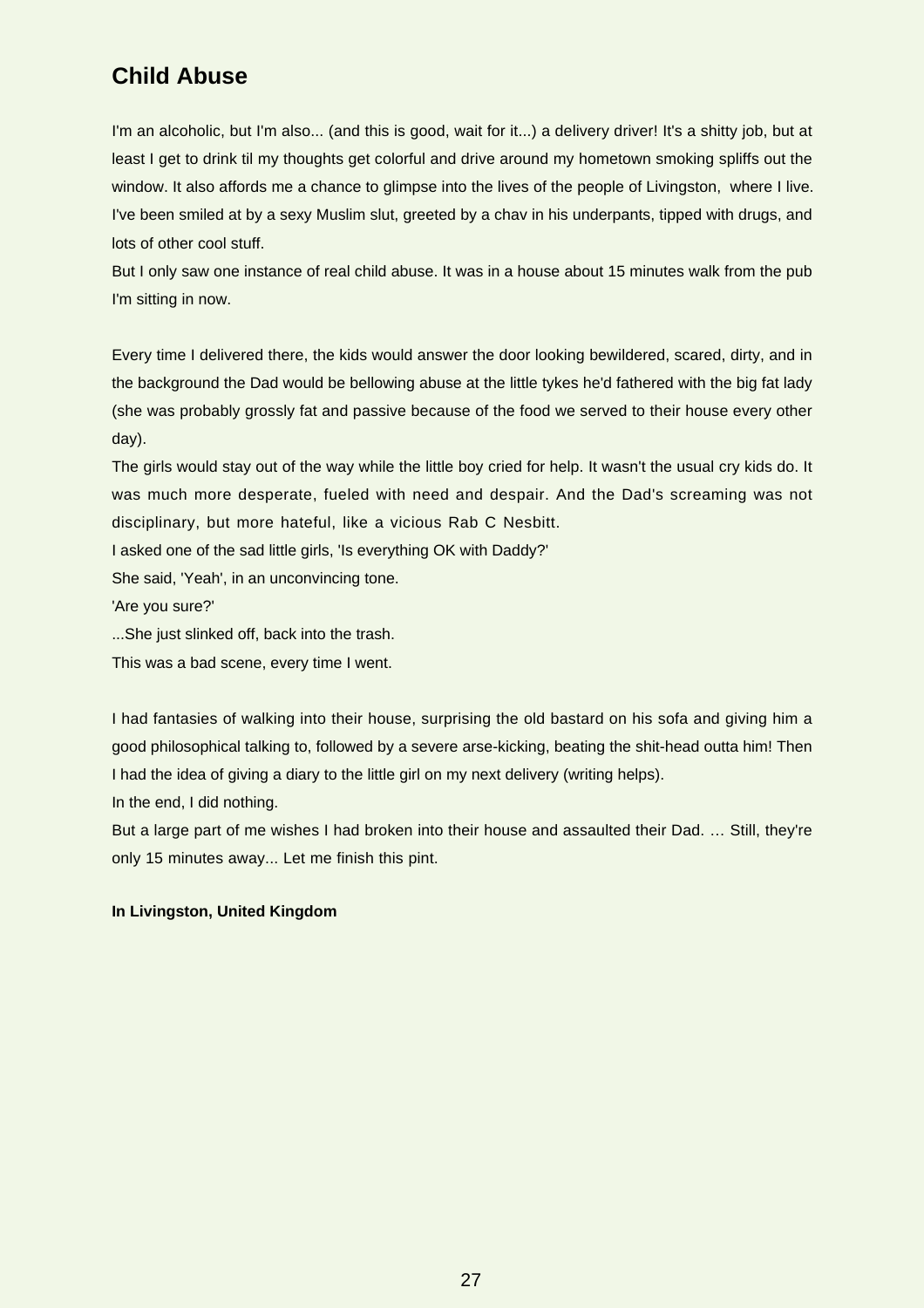### <span id="page-28-0"></span>**BBW Escort**

The Fringe Festival is the biggest performing arts festival in the world, and it's right on my doorstep. I get to see some of the weirdest people ever conducting fucked-up shows and bizarre stand-up acts. It's a surreal experience once the alcohol kicks in.

Last year and this year I saw a BBW Escort (tubby hooker) do a show about her life as a sex worker. She talked about peeing and face-sitting and how her niche as a plus-size prostitute earned her all the sensitive, submissive clientele. No troubles there, no dreadful pimps, no sex attacks.

Then she mentioned 'The Swedish Model', which is some stupid law that states women are to be prosecuted for slinging gash, which in turn means they can't report sex attackers without penalization (like a traffic ticket for screwing wealthy people).

...so I laughed. Because who the fuck else are sex attackers going to attack? Lollypop ladies?!

Well, she just got pissed! She singled me outta the crowd. The flames of hate danced in her eyes, and I apologized to avoid being knifed or beaten up by a pimp.

The moral of the story (if you can call it moral) is, if you're gonna pay a prostitute, pay a skinny, sickly looking one to fuck, and not a chubby feminist one to talk.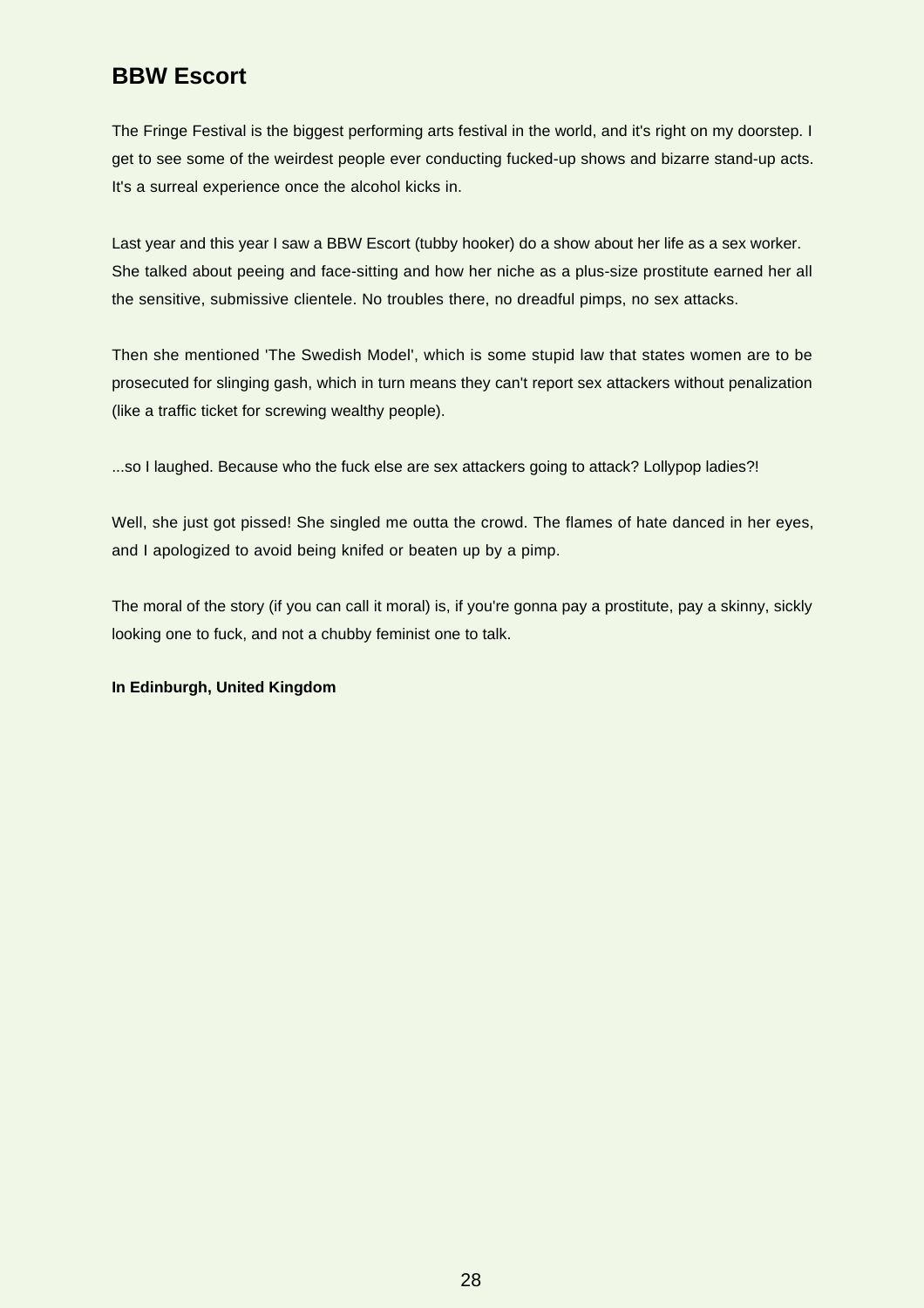### <span id="page-29-0"></span>**Festival Problems**

My dick... is... the weirdest fuckin' thing you'll ever see on a human body, on it's best day! And I know all dicks look like shit, hanging outta your gunt like a prolapsed belly-button, covered in shaving cuts and stretch marks, whittled to a stub by unwashed hands, fuckin' warts and lesions, tweezer scars from obsessing over ingrown hairs, bug bites. I got bit on the dick by a praying fuckin' mantis, left it hanging in shorts in Russia like a meat pinata for all the indigenous insects.

But I just got back from tech-fest in England a few days ago (Shout out to 'SikTh' and 'The Colour Pink is Gay'), camping without a shower for 5 days...

...and my dick was a special kind of mingin'!

I remember thinking, 'It doesn't even look like a dick anymore. It looks like a snowman. Or like I fucked a pot of cottage cheese. Like it'd be sneezed all over by a fat dude with the flu. It could spread a loaf. I could tip-ex the dictionary!'

Lucky for me, I OD'd on the 5th day and got taken to hospital, and in the hospital, they have these really low sinks in the disabled toilets, about dick height.

In the end, I courageously chizzled myself clean and hogged a hospital bed for an hour while a couple women died next to me. One was old and one had tried to kill herself.

My dick is fine now.

**In Newark, England, United Kingdom**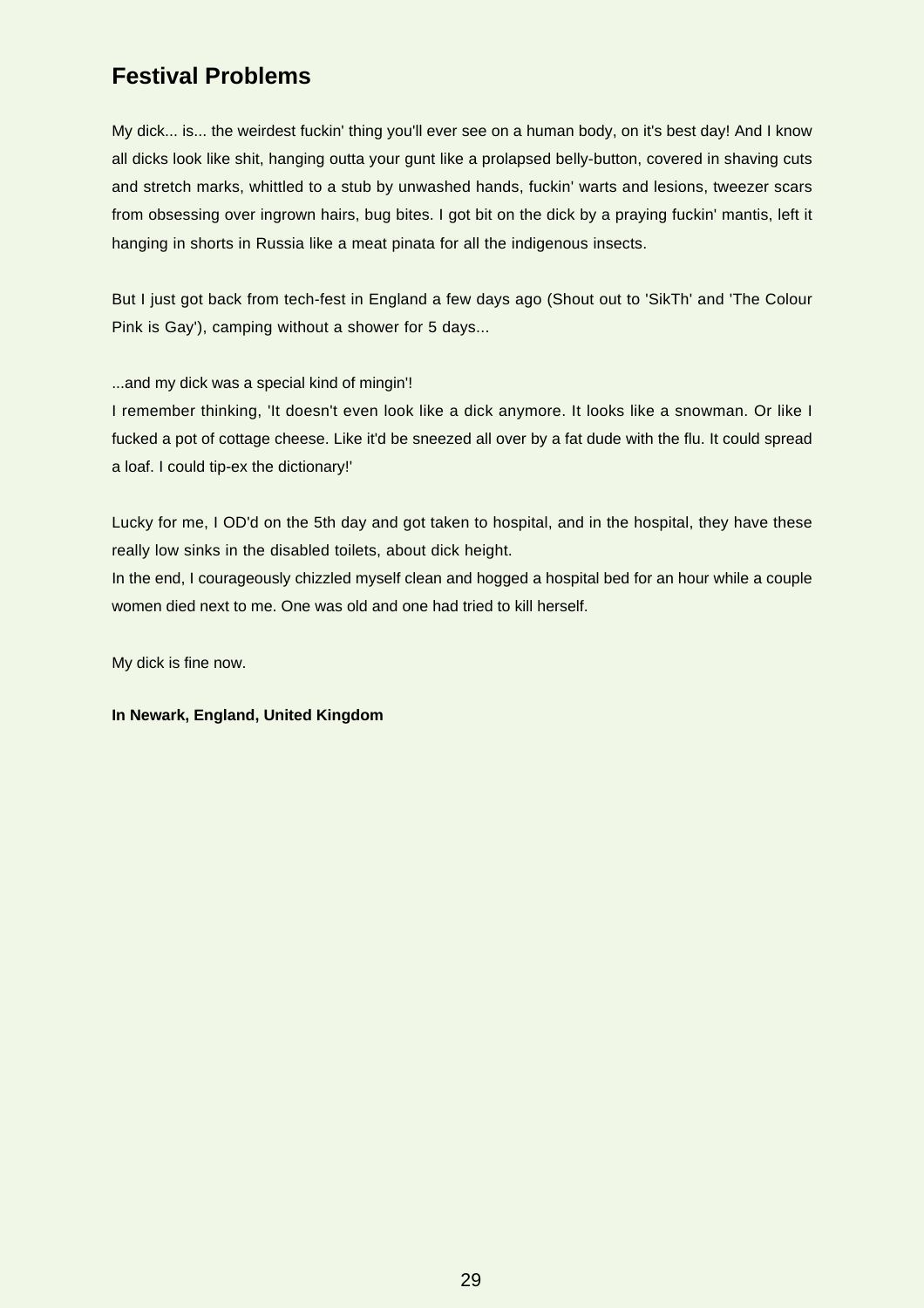### <span id="page-30-0"></span>**Fathers Day**

My dad left the country when my brother and I were just kids, and a lot of people gave him a lot of shit for that. Personally I think he made the right decision.

Kid's will ruin your life! Britain will make you stupid, so having kids in Britain is just another way of ruining your stupid life.

Lemme just clarify, it isn't the educational system which is responsible for our mass retardation, (despite being made to sing songs to a space monster from birth) but our nanny state in general. An over bearing presence forcing you to believe false information.

... A bit like most dads.

My point is, leave your family for roughly 6-11 years, get happy, and then come back with some good stories, and your kids will thank you for it.

Better that than the fat red potato dad who worships football and screams his block off because he found weed in your sock drawer.

Happy Fathers Day.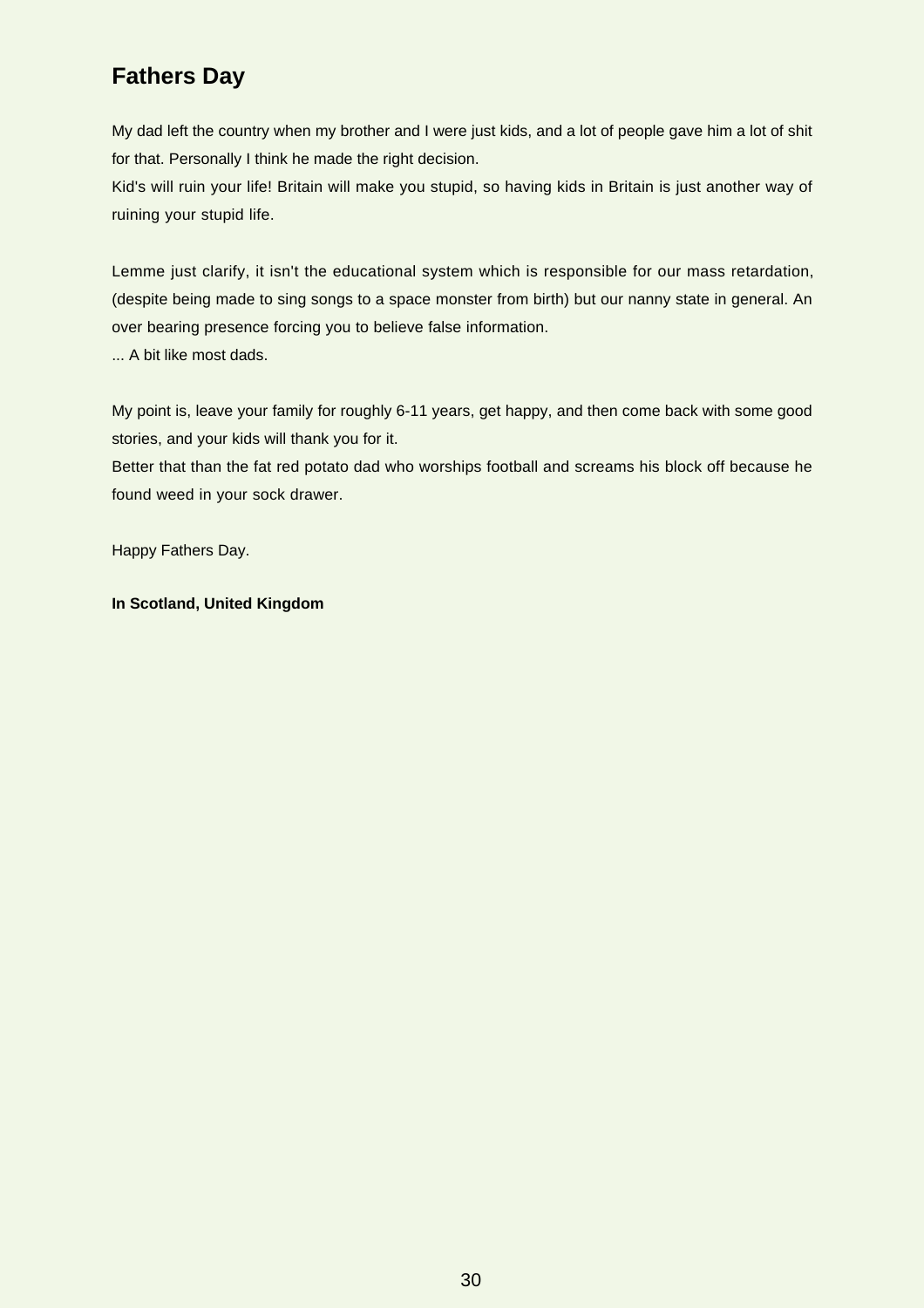### <span id="page-31-0"></span>**Girlfriend**

My girlfriend is a fucking psychopath, which I figured it out fairly early on in the relationship, but it really hit me when I opened the medicine drawer and found more pills than in a czech nightclub. This bitch goes through over-the-top moodswings like a schizophrenic being beaten up by his mother.

And yeah, I love her and she's hot... but she's fuckin' gross! I dropped her at the train station 20 minutes ago and she somehow managed to puke on her credit card, as any sane individual is known to do on their way to a university meeting. And off she went, shuffling down the steps in a humph that could suck the joy out of a blowjob!

Of course, that's all reasonable, considering she's going out with me. It takes an unstable maniac to live with an unstable maniac. But since her heart attack (which I think I helped cause), she can't get drunk or high like we used to, so she just lays around, watching me and my dumb-fuck friends gutpunch ourselves with chemicals and talk absolute shit about topics we don't have the slightest idea about!

The reality is, being a mental-case and being sober don't mix. She's fascinating because she's a FREAK (a Fucked up, Reactionary, Egotistical, Arrogant Kunt), and although most of the time I wanna strangle her in her sleep, I still prefer her to be alive. Wouldn't have it any other way. Besides, she's cute when she pukes.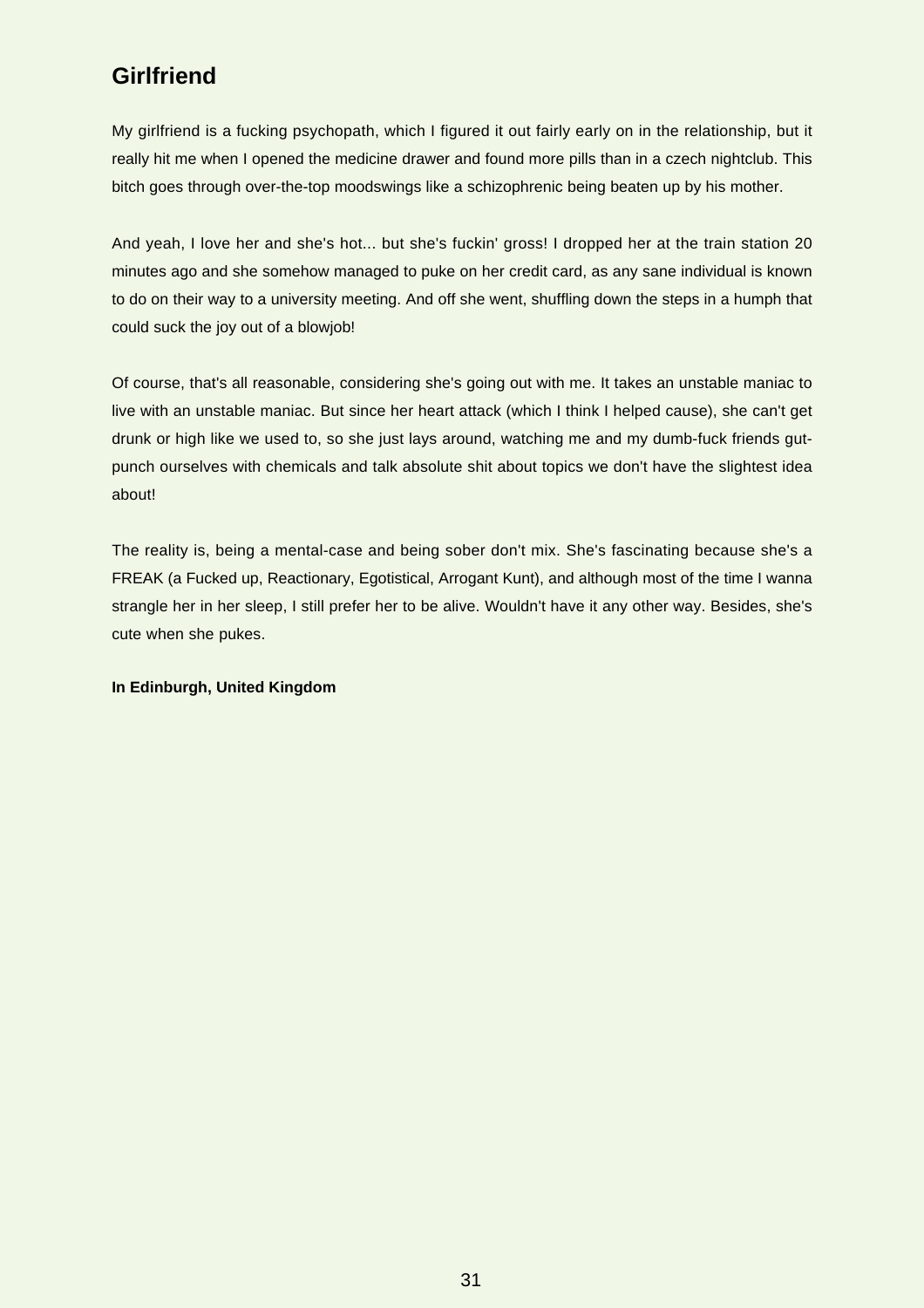### <span id="page-32-0"></span>**Quantum Theory and LSD**

I'm sure most of you will be familier with the basic concepts of quantum theory, but I'll start slow, in case we have any dimwits reading.

The 'Ultraviolet Catastrophy' condundrum is the question of the behaviour of neutrons, protons and electrons as they geometrically rotate around the nucleus of an elements particle. But if they have no mass, which field of gravity keeps them together and in motion? So they invented the large Hadron fuckin' thing to find out...

And you think, 'YOU IDIOT!' Of course they have mass!! Obviously gravimetric force works differently on a subatomic level, i.e. Electromagnetic convergance!

So I took some LSD with a friend and discussed it a bit, then went to take a piss. And standing there, watching my own eyes in the mirror, I seen a hologram of myself in my own pupil! And I thought, '....woah! That's how perception works.' And then I figured out what they mean when they say time is just causality caused by the expansion of the universe, like a big elastic band..... But what happens when the universe retracts??

My theory is that time will either rewind, or it will stretch out in a different direction (whatever that may be).

Then again, if any of you actually know anything about physics, please don't point out that this is probably nonsense and that I'm a fool. I only got 6% in my fuckin' high school exam for Christ's sake.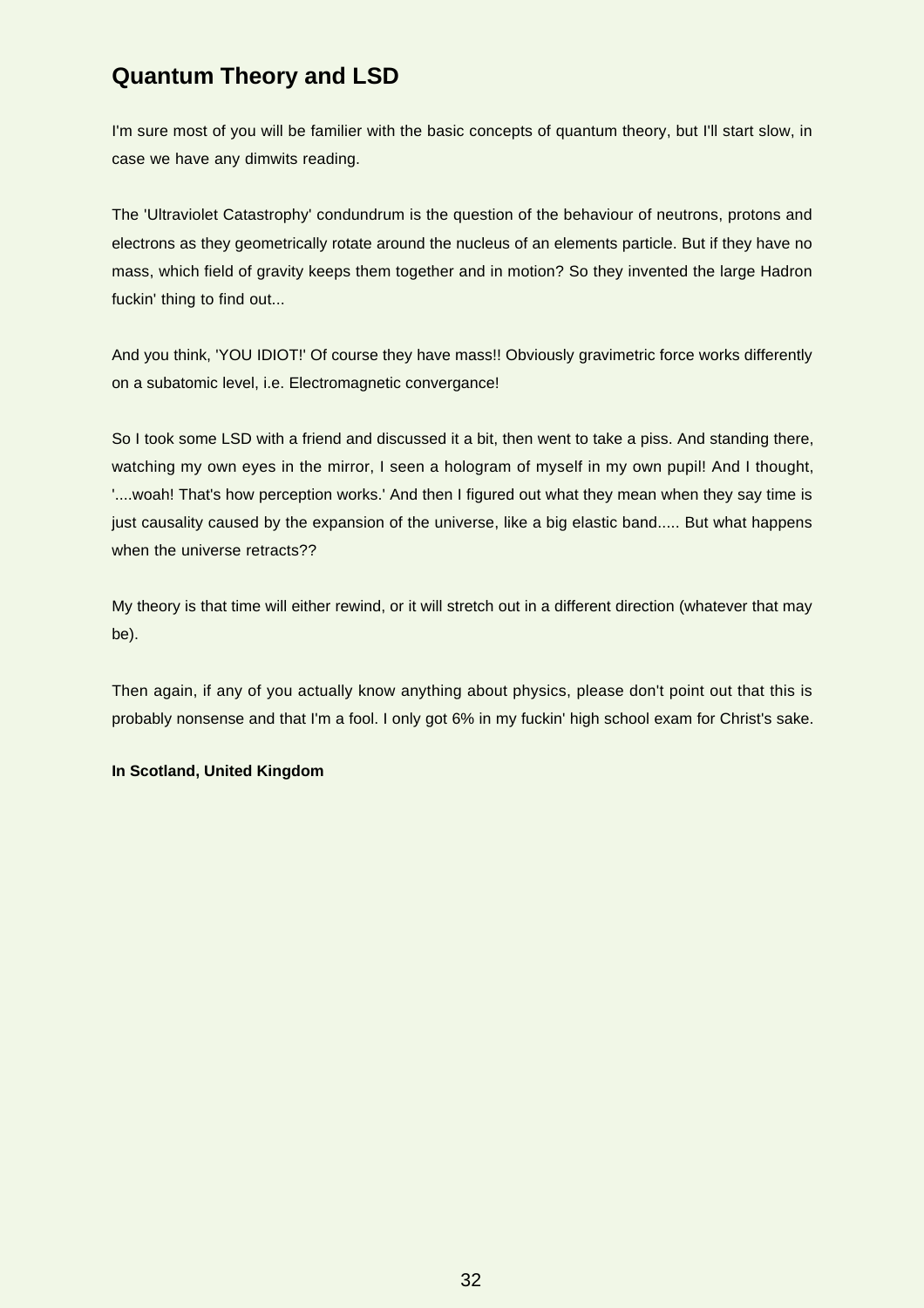### <span id="page-33-0"></span>**Boo'd Off Stage**

A couple nights ago, I did a gig in Edinburgh at a bar called footlights, and I got boo'd off stage by the elderly and one student, which was really satisfying.

The show wasn't exactly the dank, dark, desperate den of depression I'm used to working. The headliner had to be at least 80 and a 'prop comic'. It was more like a kids party crossed with a baby shower than an alternative comedy show.

I went on after a kid who studied theatre acting and dance, and I did a bit about how too much wanking gives you dick spots.

I couldn't have hoped for a better reaction from the ten people in the crowd. They fuckin' hated me! They laughed! They sat silent and stunned! They buried their teary red eyes in their sweaty hands, but they hated me!

It was beautiful! Plus, the promoter asked me to do another show and I got drunk for free.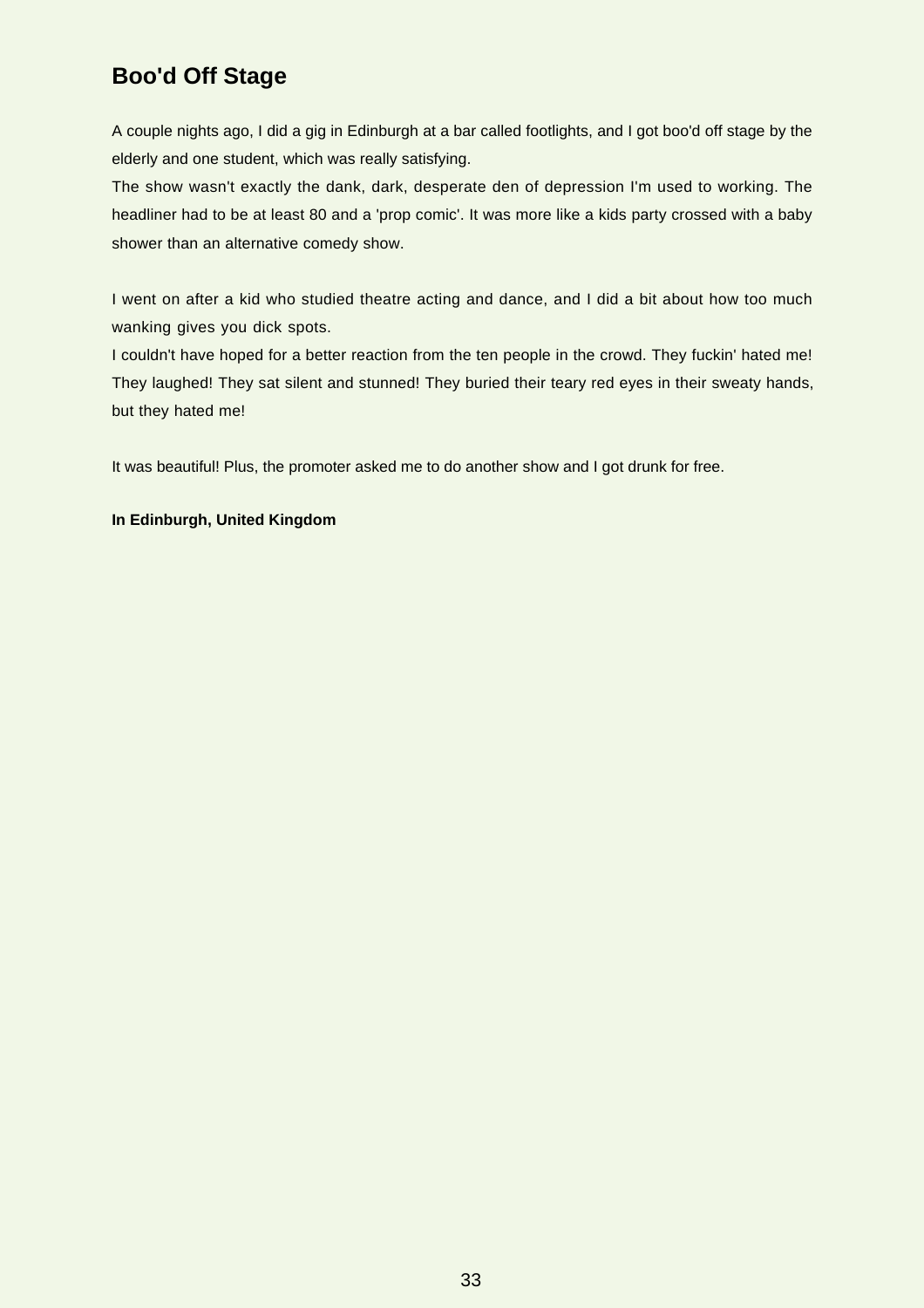### <span id="page-34-0"></span>**Aborting the Old**

I seen one of those 'meme's' the other day, of an 87 year old woman with a big, smug smile holding a sign that said 'Say no to assisted suicide'. Someone's decrepit old Nana pushing the 'life is precious' rhetoric.

I thought: Oh yeah?! You get back to me when you're 97 granny, when you're lying in a hospital bed, unable to move or speak, struggling to breath, leaking from every orifice, more cancerous growths than human, tubes sticking outta ya as you moan and mumble and drool incoherent nonsense at the cost of the ugly taxpayer!

You really want us to stand over you in your sterile hospital bed as you caugh up phlem in lieu of the screams you so desperatelly fail to cry out and not allow you to die? Why not make your children watch as you're decayed alive? Watch them lean over your crusty, tear filled face as you beg for sweet release and hear them say, "No Grandma! You will have no rest from the suffering! We'll keep you alive in this torment for as long as possible!"

If you're 87, you should have died a long time ago anyway. You're so old, you barely have features, like a ballsack with specks. When I'm ready to die, I'd rather my kids to bash my fuckin' head in with a hammer, please!

So leave the life decisions to the people who know what they're talking about you inappropriately possitive old hag!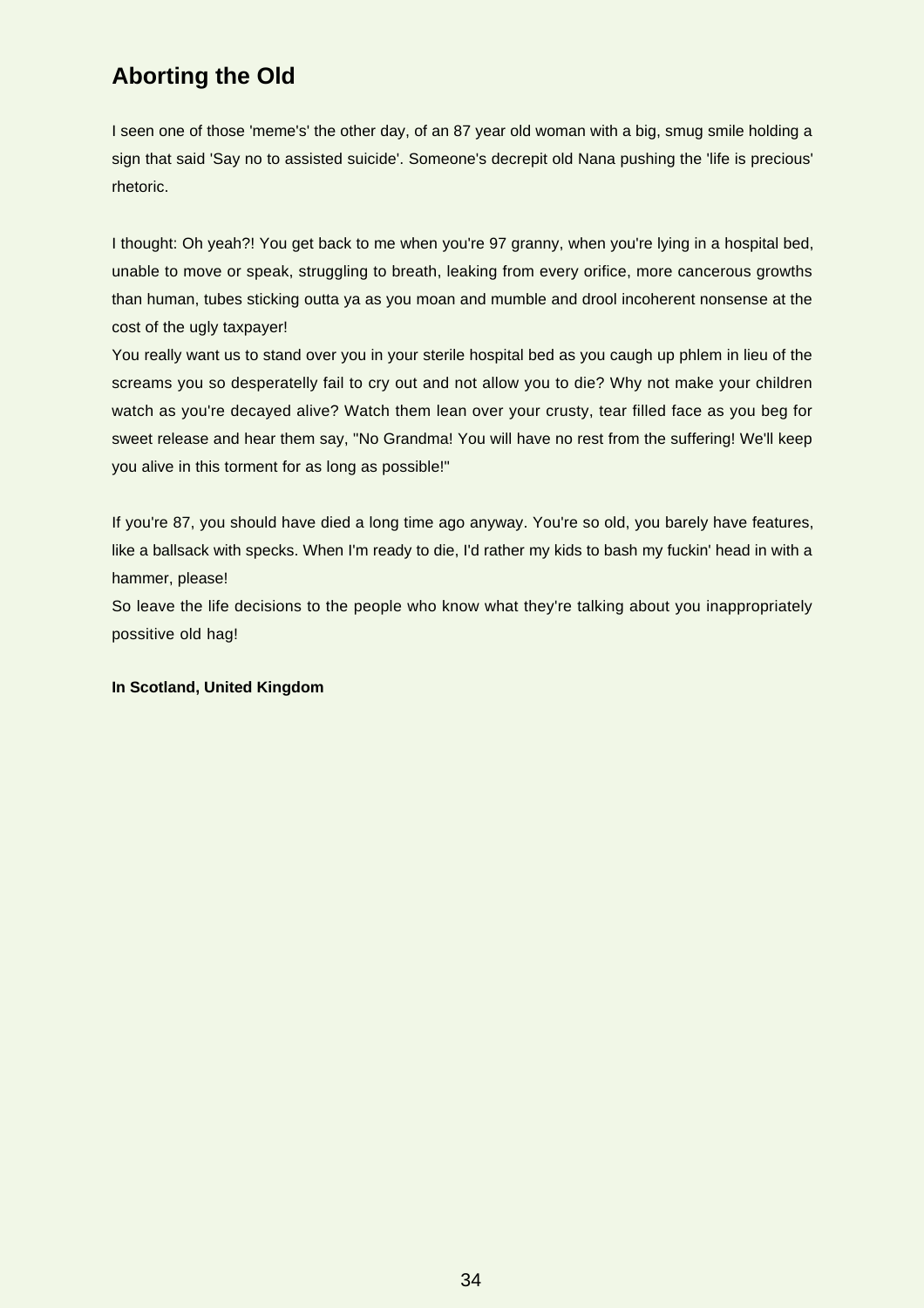### <span id="page-35-0"></span>**Hannah McCloud (2)**

Needless to say, I wanted to fuckin' kill myself! She want's an answer and I have fuck all! I'm good with an excuse. People are usually easy to bullshit cause they're fuckin' stupid. But not her and I've got nothing! All I can think is that I overdosed on happiness. I've done everything they told you not to do as a kid, all the drugs, all the booze, but I can't handle happiness. It's not good for ya.

Anyway, the next day, my brother had a teen tantrum and told her I was retarded, and she believed him (obviously), and I never saw her again.

And it's not cool to talk about it, but everyone's had that feeling like their heart and their arsehole have switched places. It happens a few times in life and eventually you just learn to let them end like your favorite song... followed by the nothing and the silence.

But I tell you what! One day, the mountains will crumble, and the seas will dry up and the sun will implode and kill everything and the universe will retreat into itself, BUT YOU FUCKED ME HANNAH! YES YOU DID! YOU FUCKED ME! AND WHEN I'M DYING IN AGONY WITH LIVER FAILURE, AND THAT BIG BLANK NOTHINGNESS AWAITS ME, THE LAST THING I'M GONNA SEE IN MY MIND'S EYE IS THAT DISGUISTED WINCE ON HER PRETTY FACE AS MY SACK CHILDREN GOT STUCK IN THE BACK OF HER THROAT!

AND I'LL DIE SMILING!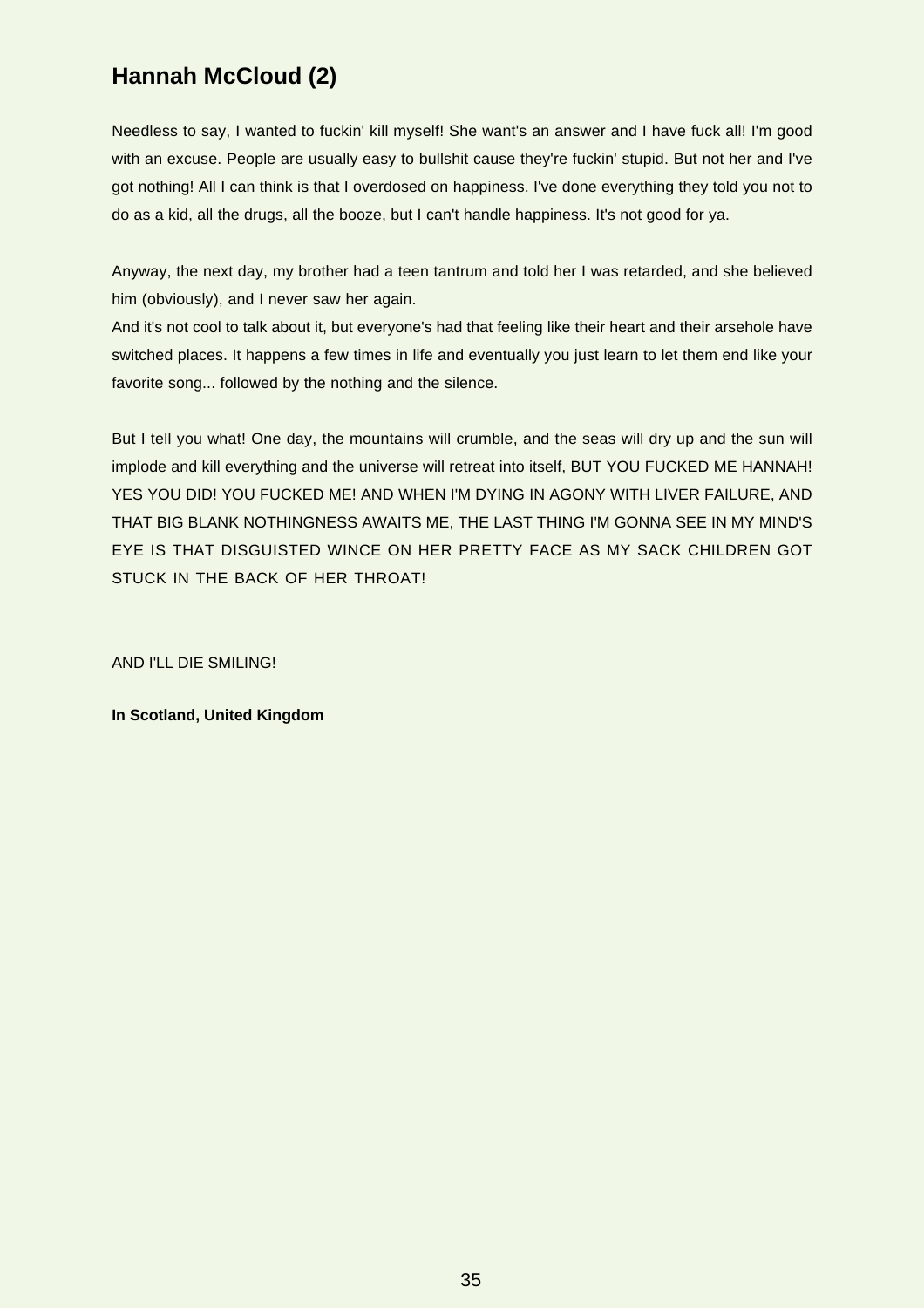### <span id="page-36-0"></span>**Hannah McCloud (1)**

Hannah McCloud was probably the hottest girl I ever got to fuck, and yeah I'm bragging! I don't get to fuck a lotta hot chicks! I've fucked girls so ugly my friends have fallen out with me the next day.

I mostly pick up girls when I'm at the front of a fuckin' long taxi queue after the clubs close. (My girlfriend's hot but she's mentally unstable.)

But Hannah was different. I met her at a bus stop at 10am, and I was drunk and picking up a guitar my buddy was fixing for me. So standing there, unwashed, in sweatpants, stumbling and stuttering, I asked her for a drink and she said yes.

So we went for a drink, and I was shaking from drugs but I said it was nerves so she'd think I was cute! (I am cute.) And we had a lot to drink.

Then outta sympathy or whatever it was, she came back to mines, and when we got in, a delivery arrived for me. A great big fuckin' massive amazing guitar amp! It cost more than my car! It was the best day of my life.

...Then Hannah McCloud let me shag her!

And it worked! Usually I end up just tryin' to keep them faced away while I fail to squeeze blood into a cold, useless cocktail sausage. Not this time!

We screwed like retarded otters, fuckin' blood and chick-jizz everywhere and I spunked all over her face...

#### ...AND THEN I BURST INTO FUCKIN' TEARS!!!

AND I DON'T KNOW WHY!! I REALLY DON'T! Cause I'm a weird guy, but I'm not THAT weird! She looked at my like I was gonna mumble, "Don't make me mommy! She's nice", into my own hands! urgh!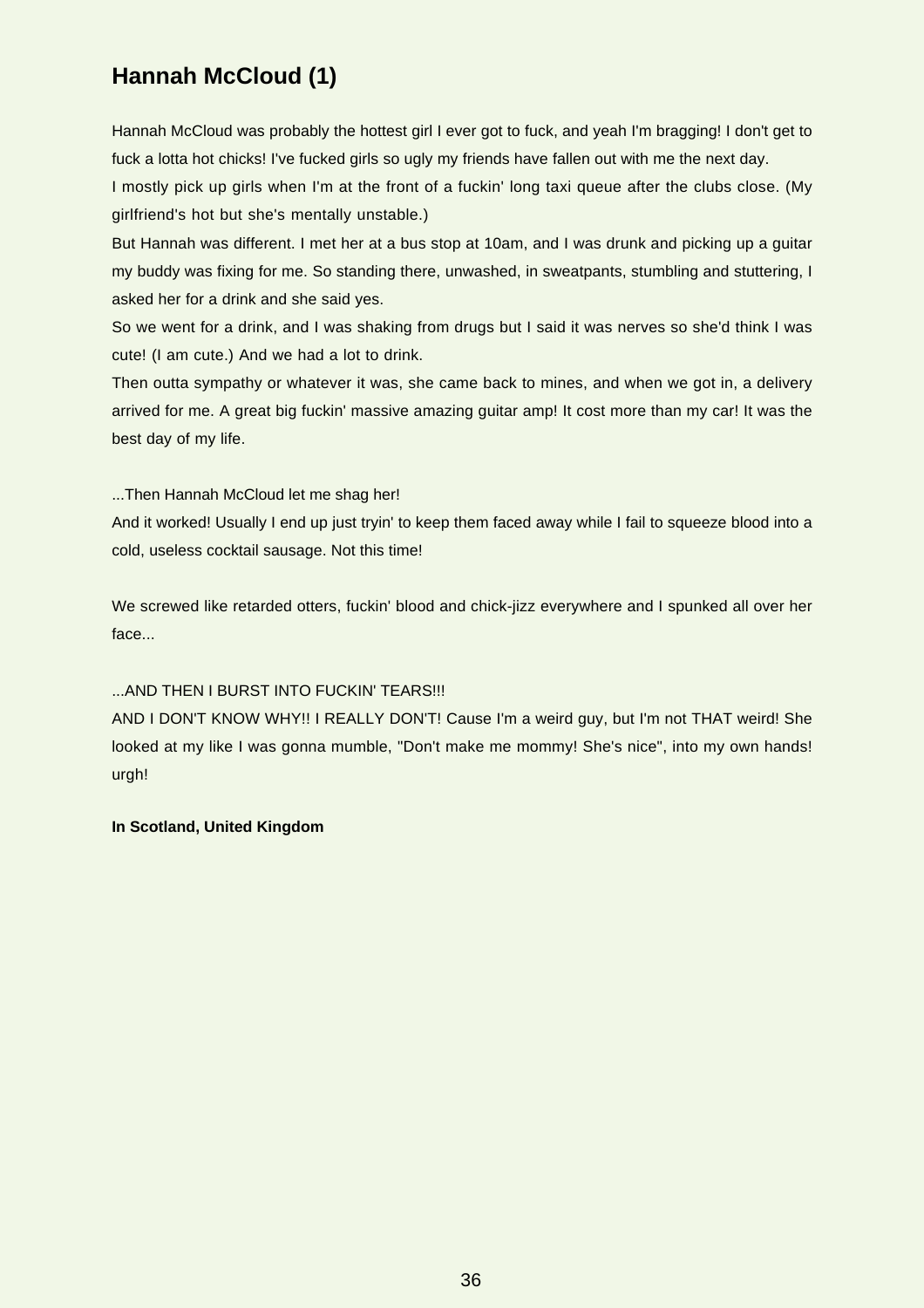### <span id="page-37-0"></span>**Final Fantasy VIII**

There's a game series out there called 'Final Fantasy'. Numbers 7-10... Fuckin' best games ever. It's an old game, but I'm older than carbon. (Probably not as old as you though grandad/ma).

I started playing number 8 last week on this ancient device called a 'Playstation 1' in my bedroom, to try and relive a treasured (albiet digitally rendered) childhood memory, and to have something bright and colourful to stare at for an hour like a dumb fuck.

You know Final Fantasy 8? Yeah ya do, don't pretend you haven't! It's the one where that emotionally retarded, whiney, wooly-coat wearing psycho who carries a big knife everywhere goes on a mission against the government to impress that slut in the blue dress, right?

It's all warm and fuzzy, and the whole time you're surrounded by friends and you fall in love and you make new friends and travel together, and friends become enemies, and enemies friends, and at the end of the adventure everything is great for everyone! And you feel a little smile just knowing you helped make this imaginary world great.

...Except this time I played it and it crashed a quarter of the way through. I tried a couple more times, and everytime the garden starts flying, and the missiles miss, and you run out to watch the birds and the sun, and the music sings of triumph and freedom, and everything is about to work out,... it starts stuttering like a schizophrenic with a jackhammer. And that's the game for me now, a reminder of premature failure.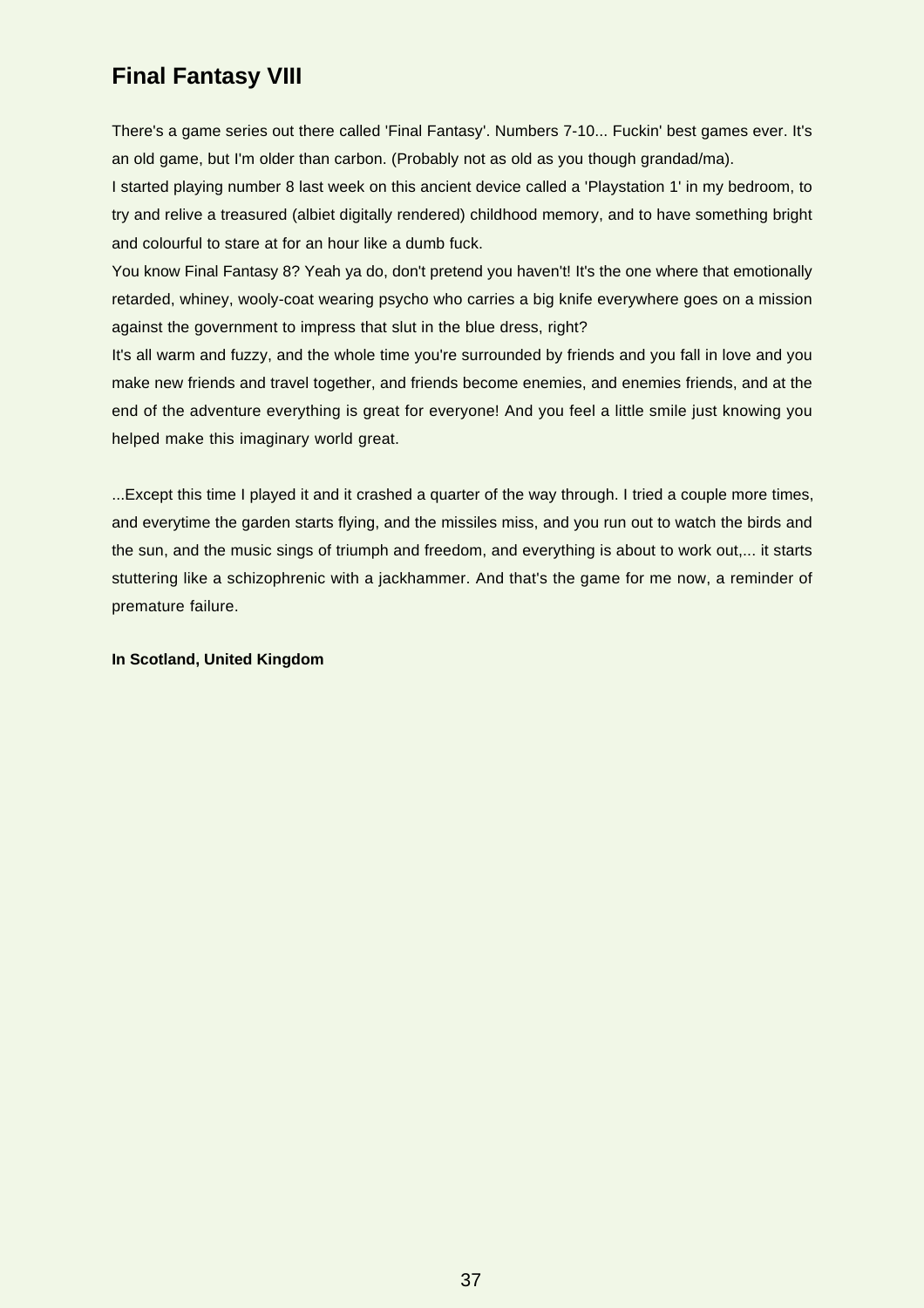### <span id="page-38-0"></span>**A trip to Paris**

In Paris, me and my buddy Aaron ended up at a metal bar called the 'Black Dog' while our girlfriends were out trying to pull French guys. Obviously since we're cool, we started chatting with the barman, a big gangly goth who fuelled us with alcohol all night. Then, he brought out the high proof absynth!

Skip forward to the good part of the story, and I'm lying in a puddle in an allyway, soaked in what I hope was water and rolling around gargling drunken crap. My girlfriend had to find an off-duty police officer to help drag my rotted carcass to the subway station (and she got his number).

We got home, and me and Aaron were yelling abuse at everyone, being the drunken arseholes you never expect yourself to become until you've drank beyond the point of no return.

So we screamed and fought and cried and made absolute twats out of ourselves in front of the girls, then went to sleep.

Next, I woke up and spewed. About 4:00am. I sat up, and I spewed on Aaron's head which made him sick on my feet. Then I got up and ran to the sink, leaving footprints of slime and wretching all over the wall. (And my gf is selling the house in two days to start a new life with me in Scotland... poor lass.)

After an hour, she got sick of me vomiting, kicked me outta the bed and bust my skull open like a 40 year olds hymen.

Then she did the only sensible thing, dragged me through to the bathroom and dropped me on the cold floor, poisoned and bleeding from the skull and left me to die.

#### **In Paris, France**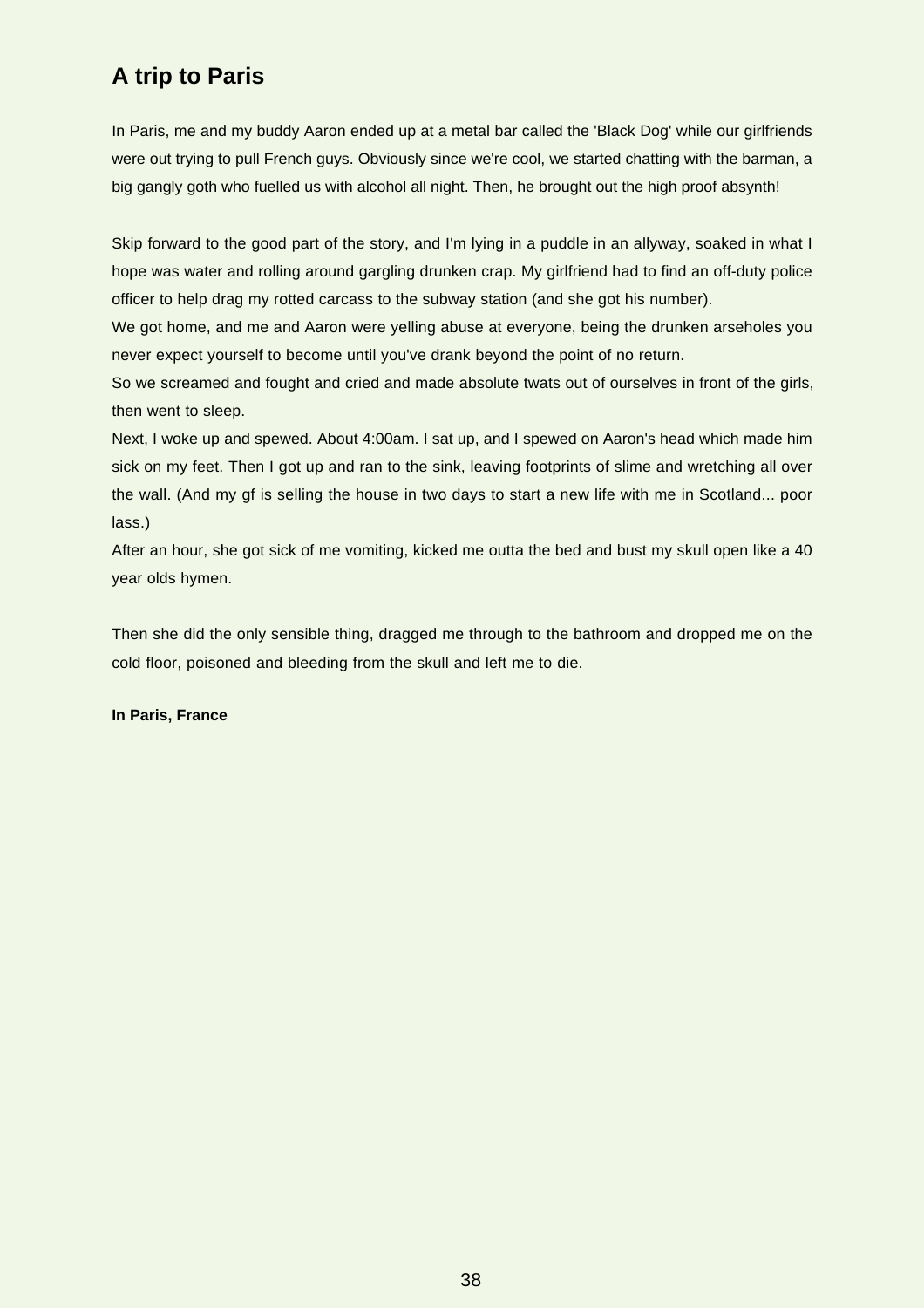### <span id="page-39-0"></span>**Dreams and Hallucinations**

I was gonna wait 'til I was sober to write something new, but I've been awake for almost four days now and I keep hallucinating mad, wonderful things from sleep deprivation, as well as the ecstacy, coke, speed, LSD, ketamine and alcohol I shoved into myself at a friend's halloween party.

(Disclaimer: I'm fine. I smoked a tonne of joints to keep level, and practiced driving a ladder in the dude's hall for a while before getting into the car, just to be safe.)

So now it's two days and two parties later and this morning I finally fell into a 40 minute coma, whereupon my brain unlocked that weird, inaccessible channel hidden at the back that sometimes opens when you watch a sunrise on mushrooms or whatever, and it flooded massive amounts of selfunderstanding into my head that, unfortunately, I just can't explain linguistically.

And anyone who's been really fucked up on hallucinogens before will know kinda what I mean! You can't talk a painting into someone's head, especially one complex enough to portray an existentialist reflection of what the fuck's going on in their boring, sheltered lives, all being cruelly ruled by all the stupid lies and fear mongering and backwards social pressuring.

They have to see it for themselves, and realise that a little temporary madness and two days of feeling a bit tired is a small price to pay. Tell your kids.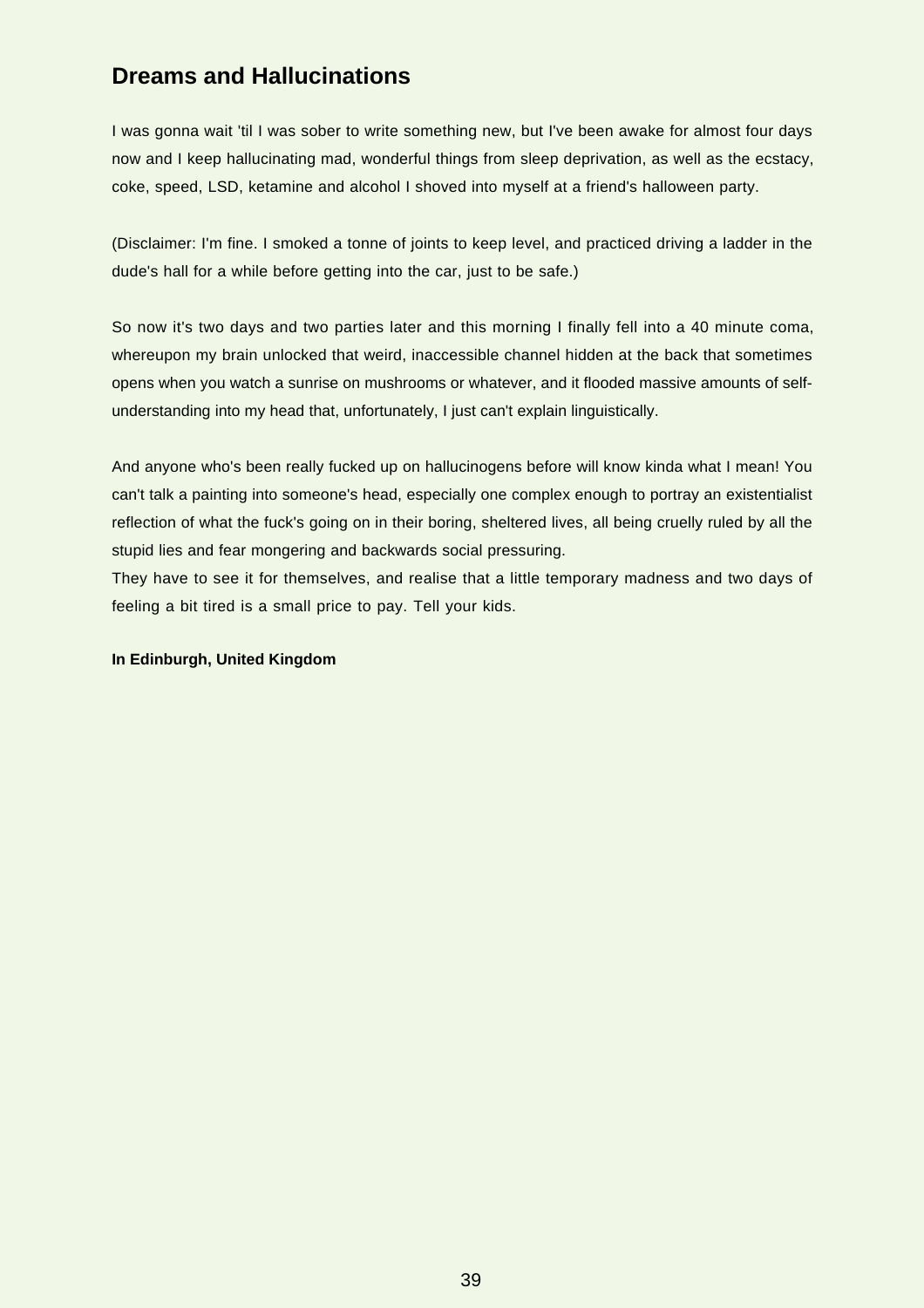### <span id="page-40-0"></span>**Lies**

I was drunk in an ally, talking to a group of people, when a guy came up to me and said, "I'm sure I know you from somewhere."

I said, "Aye, I'm a bit famous."

He said, "Oh really?" (Not impressed)

I said, "Aye, I was in Friends.

He said, "AYE?!" (Impressed)

I said, "Aye, ya know that episode where Ross is dating his student?"

He said, "Aye!"

I said, "And you know how her dad shows up and thinks Ross is too old for her?"

He said, "AYE!"

I said, "I was her dad."

He paused... and said, "That's Bruce Willis."

I said, "Aye, I'm Bruce Willis."

(I'm not really Bruce Willis.)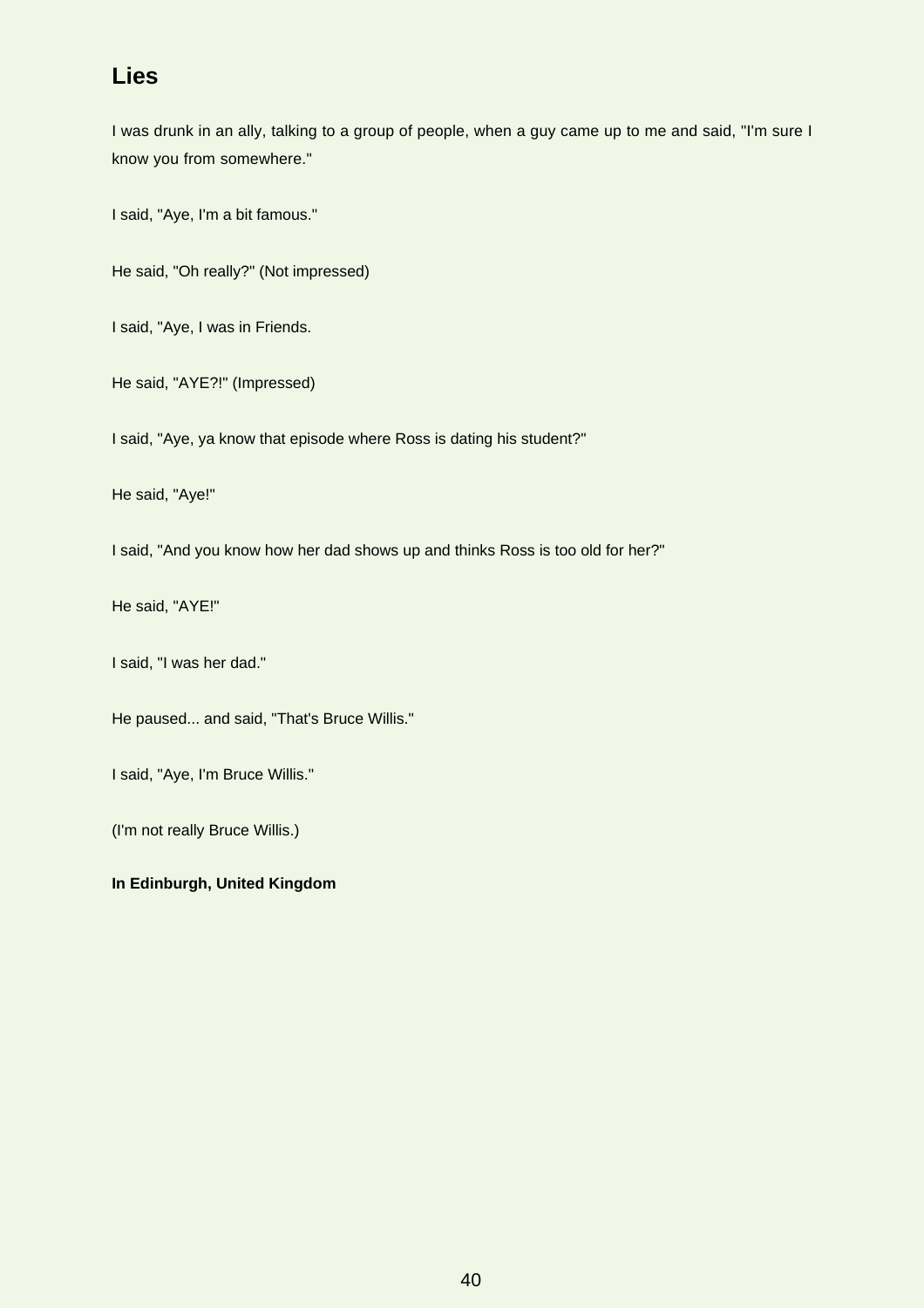### <span id="page-41-0"></span>**Orphan Whacking**

I was in Temi orphanage a couple years back working with disabled kids, mainly so I could use it as a line to pick up girls. Show a drunk chick a picture of you hugging a child with no legs, and that's about as sexy as I get.

There are no child safety laws in that country which meant I could get drunk every day around them and not have to fill out a fuckin' compliance report. So it was a month long blur of cheap beer, fighting with dogs and hot but hairy women.

The only issue was, Georgia is an orthodoxly Christian country, and everyone knows that religeous people in general are fuckin' annoying, right? And they kept giving me shit for telling the orphans there's 'no God'. "You must accept God into your heart", they'd tell me.

"I wouldn't let him use my bathroom", I'd tell them and go on to counter-preach the teachings of Hitchens and Stanhope.

As well as God and Santa, these guys also believed in NOT using medicine to calm down the mental kids. I was almost stabbed by a 6 inch rusty nail for your God!

Anyway, no hard feelings. I got my own back with this big stick I kept above my door called the 'Datuna Stick'.

When me and my friend left, everybody cried. Weird place!

#### **In Tbilisi, Georgia**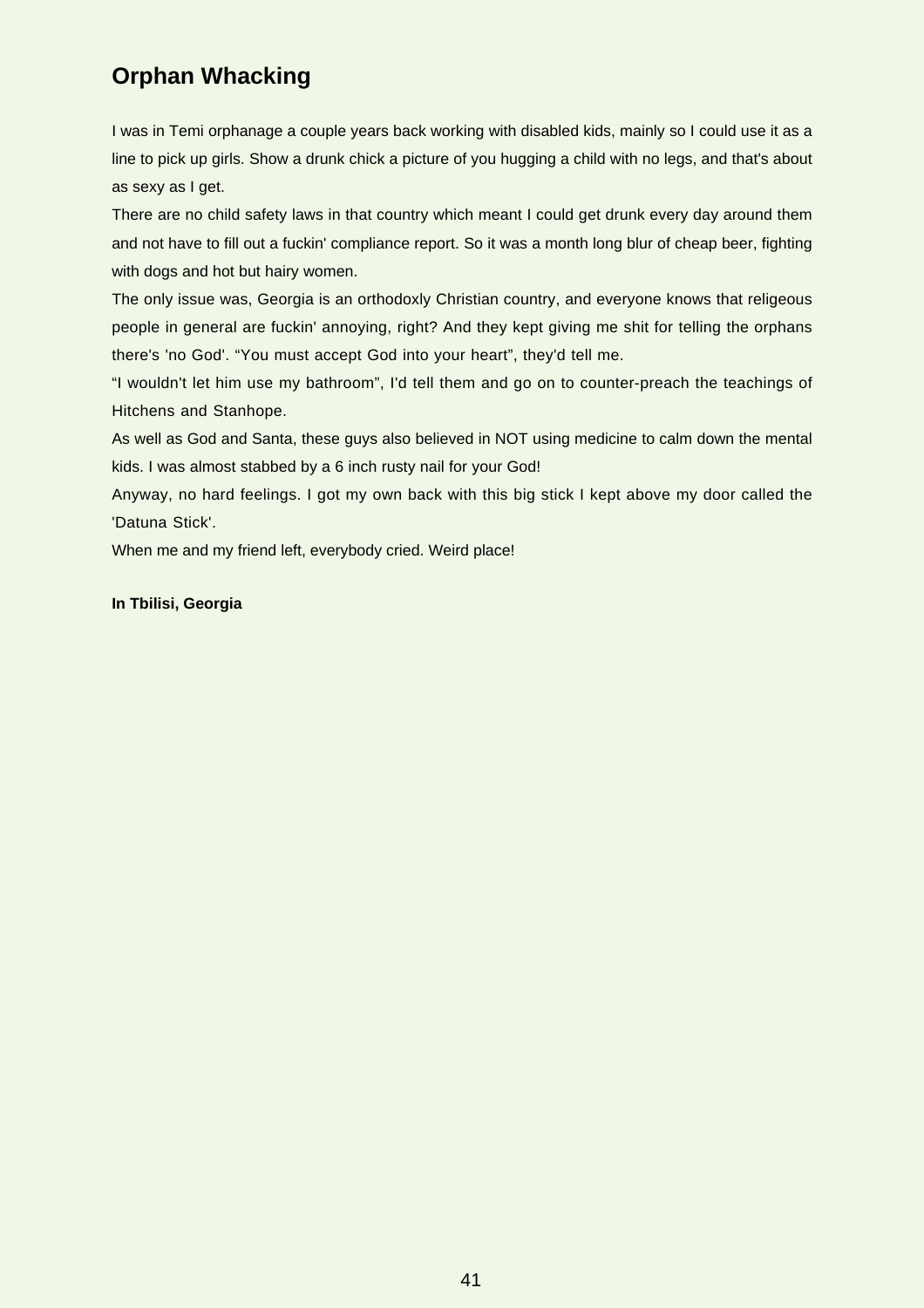### <span id="page-42-0"></span>**Wanking (Warning: Explicit!)**

I know nobody wants to hear this, but they say 'write about what you know'.

For me, that isn't much. I'm not one to ask about history or politics or how to keep an aquarium from gunking over, but I've probably spent about 40% of my life jerking off and I used to be pretty good at it. If they had jacking off in the Olympics, I'd have been out there mid field with the Scotland flag on my back, neck-and-neck against some Japanese jizz-ninja. I could put 'self abuse' on my CV. But at this point, after a sterilizing combination of endless internet porn and alcohol, it doesn't hold the same magic.

So naturally you get creative!

So far, I've half succeeded in trying to drink and smoke myself impotent so I can actually focus on things instead of being distracted by the nut-sack, and at this point, my sewery blood refuses to make the journey south unless there's two interracial lesbians being DP'd by shemales with strap-on'sin front of me. (Yeah, that's probably something you need to build up to, when you've grown a nice, thick callous around your soul.)

So just say fuck it. Jack the fuck off on hallucinogens now! Ecstasy or something is perfect, because it's the most challenging, extensive, self-ruining experience you will ever have in your life!

Then when you're done, and you're soaked in amphetamine-toxified sweat and yellow seaman because you weren't even hard when you nutted in your own belly hair, you'll be sexually crippled for weeks.

Then you fix the fridge light.

**In UK**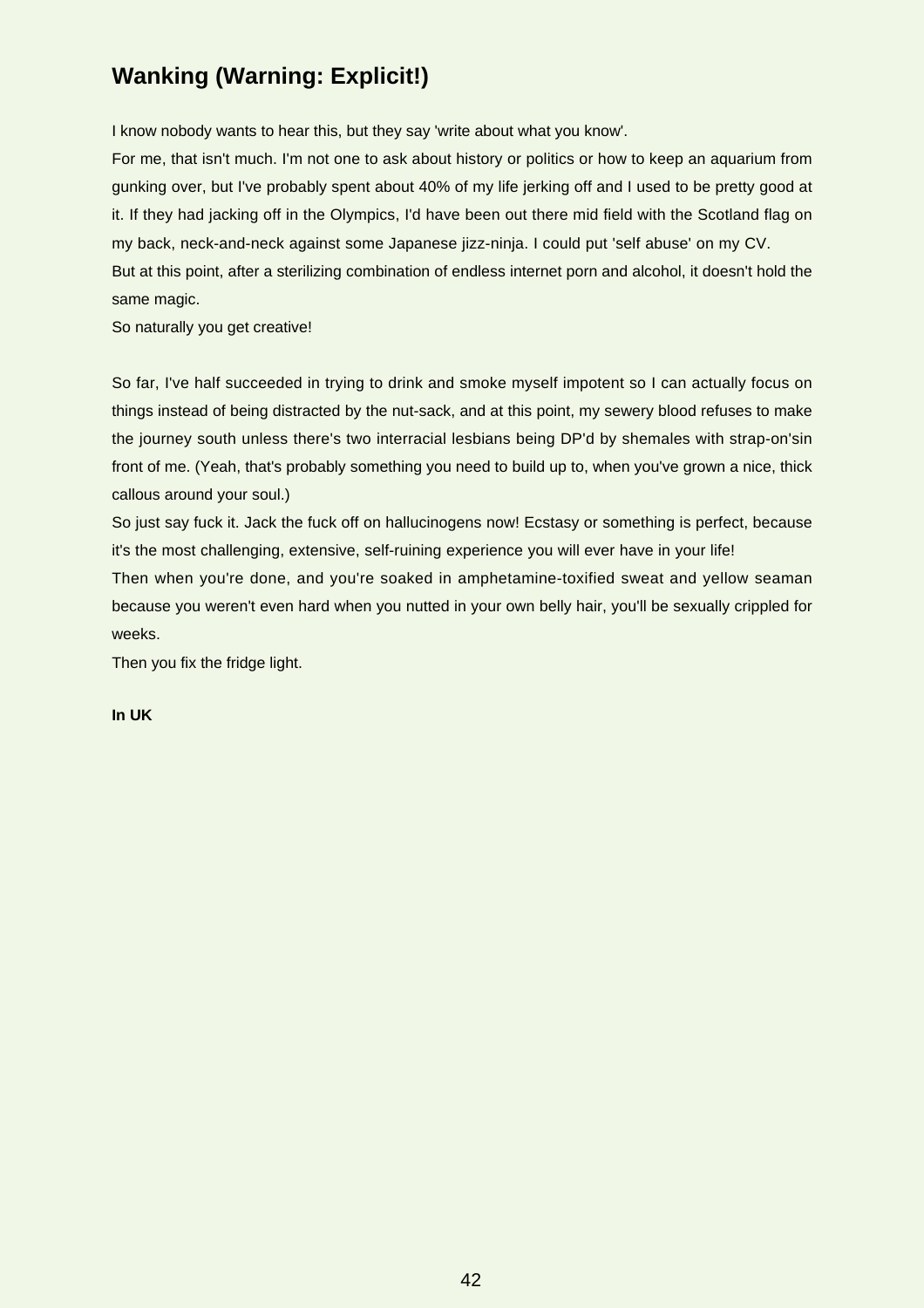### <span id="page-43-0"></span>**Asperger's Syndrome**

As Justin Berfield once pondered aloud, "Why would you want empathy?"

As an open and proud autist, may I just state the following. Living with Asperger's syndrome is fanfucking-tastic!

(Suggested spelling for 'Asperger's' includes hamburgers, besiegers, Bergerac and Uzbekistan.)

Whenever anyone coyly talks about these things, they always tip-toe and talk clinically, like it's a bad thing to not have an emotional or social filter.

I would describe it more as a kind of super-power, probably the next stage in evolution. Hopefully in a million years we'll be a race of autistic, artistic, atheistic hominids with the 'non-tards' slaving below ground to build our conservatories and shit.

Look at all the people who make amazing films, music, art, buildings, people who obsess and focus on strange nonsense to the point of genius and creation, helping a thankfully-godless world to be a little more exciting and alive! Do you think many of them were ...'normal'?

Now, you're probably thinking, 'What about those people who really suffer? People that can't leave the house because they're obsessed with their spoons or somethin'?'

Well, sadly, they're idiots, which sounds mean, yeah, but it's not unusual. If you got a sterile scientific brain then good for you! Go have an interesting life instead of joining the fucking xbox generation! We're not emotionally pre-programmed! We can hack our brain, think the way we want to think! Develop ourselves! Be glad you're a mad freak!

#### **In UK**